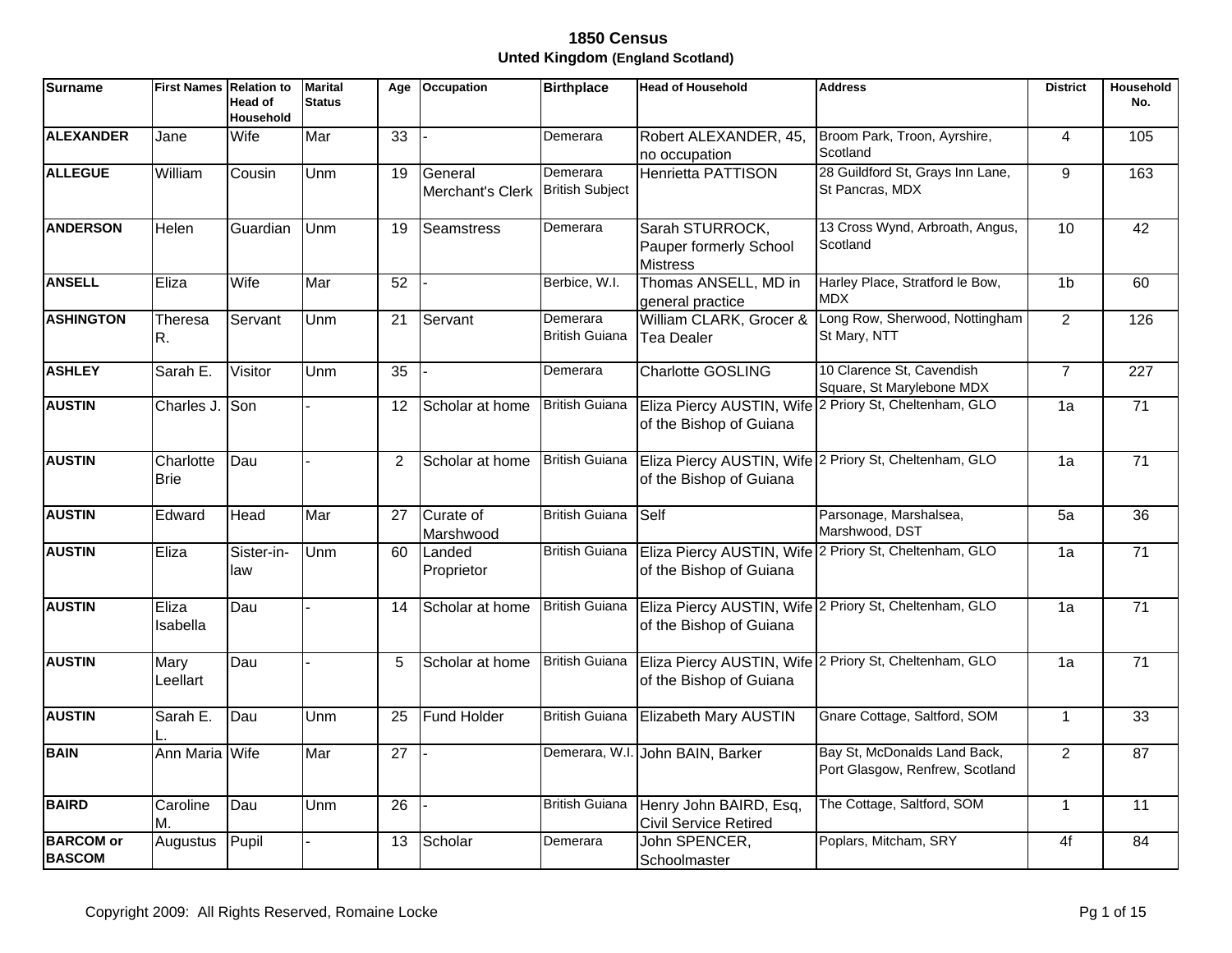| <b>Surname</b>  | <b>First Names Relation to</b> | <b>Head of</b><br><b>Household</b> | <b>Marital</b><br><b>Status</b> | Age | <b>Occupation</b>       | <b>Birthplace</b>                   | <b>Head of Household</b>                                                | <b>Address</b>                                            | <b>District</b> | Household<br>No. |
|-----------------|--------------------------------|------------------------------------|---------------------------------|-----|-------------------------|-------------------------------------|-------------------------------------------------------------------------|-----------------------------------------------------------|-----------------|------------------|
| <b>BARKER</b>   | Mary Ann                       | Wife                               | Mar                             | 36  |                         | Demerara<br><b>British Subject</b>  | Joseph BARKER, Silk<br>manuf.                                           | Park Lane, Macclesfield West,<br><b>CHS</b>               | 5 <sub>t</sub>  | 15               |
| <b>BARRY</b>    | Elizabeth                      | Dau                                | Unm                             | 13  | Scholar at home         | <b>British Guiana</b>               | Eliza BARRY, Annuitant                                                  | 111 Chaple St, May Fair, St<br>George Hanover Square, MDX | 12              | 17               |
| <b>BEAN</b>     | Madeline<br>lS.                | Sister-in-<br>law                  | Unm                             | 34  | Gentlewoman             | <b>British Guiana</b>               | Samuel H. UNWIN,<br>Clergyman, Head of<br>Missionary Children's<br>Home | 13, 14 & 15 Milson Square,<br>Islington West, MDX         | $\overline{7}$  | 14               |
| <b>BEAN</b>     | Mary Ann                       | Sister-in-<br>law                  | Unm                             | 34  | Gentlewoman             | <b>British Guiana</b>               | Samuel H. UNWIN,<br>Clergyman, Head of<br>Missionary Children's<br>Home | 13, 14 & 15 Milson Square,<br>Islington West, MDX         | $\overline{7}$  | $\overline{14}$  |
| <b>BELL</b>     | Maria                          | Niece                              | Unm                             | 21  | Gentlewoman             | Essequibo,<br><b>British Guiana</b> | Caroline MILLER,<br>Annuitant                                           | 24 Sheffield Terrace, Kensington<br>Town, MDX             | 6a              | 317              |
| <b>BENNETT</b>  | Richard P. Son                 |                                    |                                 | 11  | Scholar                 | Demerara                            | Richard W. BENNETT,<br>Clerk, HM Customs                                | 37 Sydney Place, West Derby,<br>LAN                       | 1 <sub>p</sub>  | 134              |
| <b>BERNAN</b>   | Augusta                        | Inmate                             |                                 | 13  | Missionary's<br>Child   | W.I. Demerara                       | Samuel H. UNWIN,<br>Clergyman, Head of<br>Missionary Children's<br>Home | 13, 14 & 15 Milson Square,<br>Islington West, MDX         | $\overline{7}$  | 14               |
| <b>BERNAN</b>   | Edward R. Inmate               |                                    |                                 | 12  | Missionary's<br>Child   | W.I. Demerara                       | Samuel H. UNWIN,<br>Clergyman, Head of<br>Missionary Children's<br>Home | 13, 14 & 15 Milson Square,<br>Islington West, MDX         | $\overline{7}$  | 14               |
| <b>BLOUNT</b>   | John                           | Son                                | Unm                             | 26  | Proprietor of<br>Houses | <b>British Guiana</b>               | Mary BLOUNT, Fund<br>Holder                                             | 8 Stamford Hill, Stoke Newington,<br><b>MDX</b>           | 6               | 39               |
| <b>BOURNE</b>   | John<br>Henry W.               | Grandson                           |                                 | 5   |                         | Demerara<br><b>British Guiana</b>   | John Henry BOURNE,<br>Farmer of 500 acres                               | Partney, LIN                                              | 15 & 20         | 100              |
| <b>BOURNE</b>   | William<br>Wykeham             | Grandson                           |                                 | 2   |                         | Demerara<br><b>British Guiana</b>   | John Henry BOURNE,<br>Farmer of 500 acres                               | Partney, LIN                                              | 15 & 20         | 100              |
| <b>BUNBURY</b>  | Allicia<br>Victoria            | Boarder                            |                                 | 13  | Scholar                 | Demerara<br>Sparta<br>Plantation    | Charles FORSHAW,<br>Clergyman &<br>schoolmaster                         | Ruff Lane, Ormskirk, LIN                                  | 1e              | 49               |
| <b>BURCHELL</b> | Christian                      | Servant                            | Unm                             | 31  | <b>Nurse</b>            | Demerara<br>Dorkf--- St<br>Mary     | Leonard STRONG,<br><b>Landed Proprietor</b>                             | Lower Westhill House, Torquay St<br>Mary, DEV             | 4 <sub>b</sub>  |                  |
| <b>BUTLER</b>   | Frederick                      | Son                                | Unm                             | 4   |                         | Demerara<br><b>British Guiana</b>   | Isaac LEWIS, Carpenter                                                  | Near the church, Wristley, Berks                          | 6a              | 117              |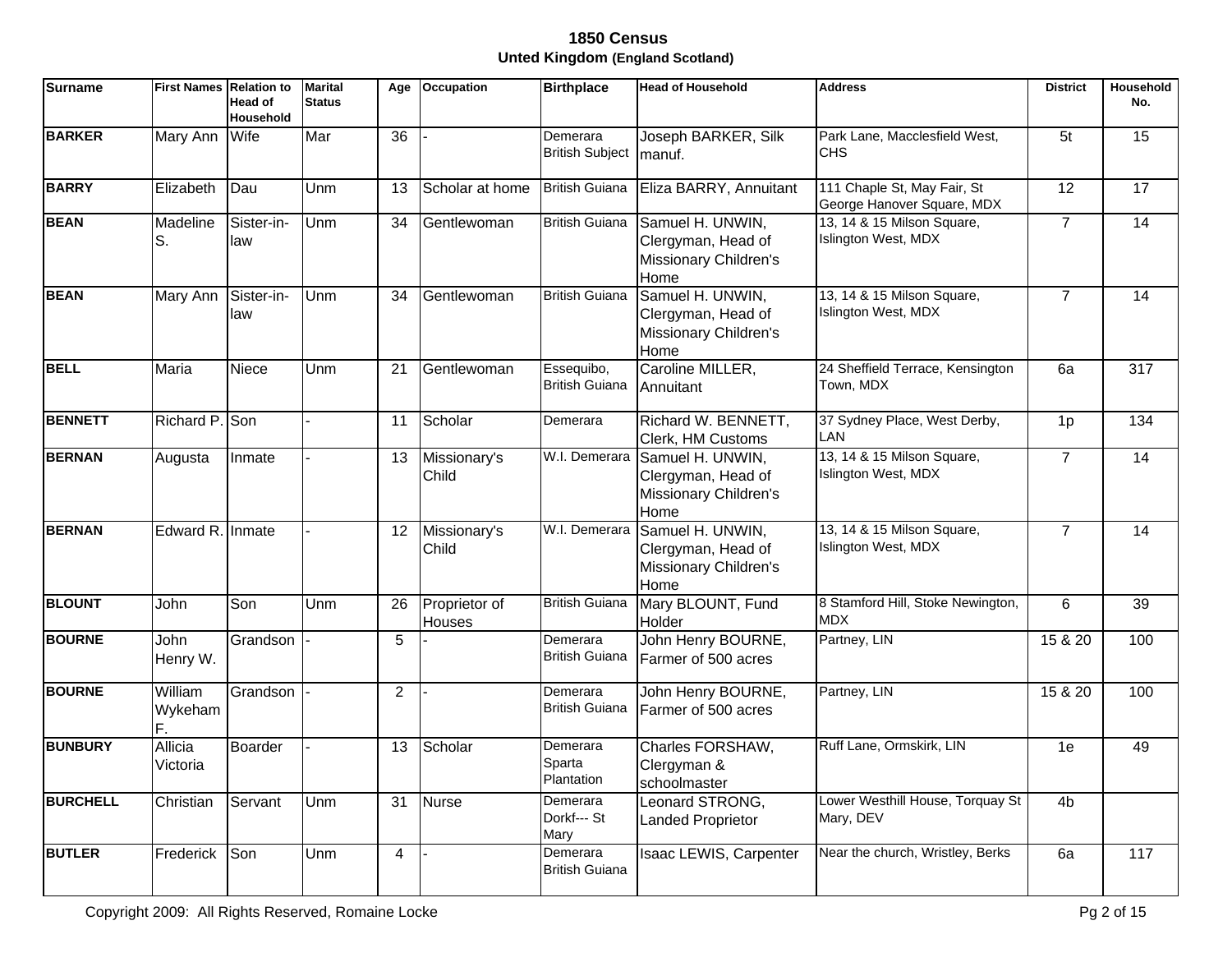| <b>Surname</b>    | <b>First Names Relation to</b> | Head of<br>Household | <b>Marital</b><br><b>Status</b> | Age            | Occupation             | <b>Birthplace</b>                 | <b>Head of Household</b>                         | <b>Address</b>                                                                        | <b>District</b>          | Household<br>No. |
|-------------------|--------------------------------|----------------------|---------------------------------|----------------|------------------------|-----------------------------------|--------------------------------------------------|---------------------------------------------------------------------------------------|--------------------------|------------------|
| <b>CADELL</b>     | Elizth<br>Jane                 | Dau                  |                                 | 4              |                        | Demerara                          | Alexr CADELL, Engineer<br>(iron works)           | Woodville, Cramond, Midlothian,<br>Scotland                                           | $\mathbf{1}$             | 72               |
| <b>CAMERON</b>    | Adele                          | Dau                  |                                 | $\overline{2}$ |                        | <b>Berbice</b>                    | Margaret CAMERON, 29,<br>no occupation           | West Bay 27, Gourock, Renfrew,<br>Scotland                                            | 3                        | 38               |
| <b>CAMERON</b>    | Alice D.                       | Dau (of<br>lodger)   |                                 | 4              |                        | Demerara                          | Frances PARKER,<br>Lodging House Keeper          | 27 Somerset St, Bristol St James<br>and St Paul, GLO                                  | 1a                       | 173              |
| <b>CAMERON</b>    | Isabella                       | Dau                  |                                 | 5              |                        | <b>Berbice</b>                    | Margaret CAMERON, 29,<br>no occupation           | West Bay 27, Gourock, Renfrew,<br>Scotland                                            | 3                        | 38               |
| <b>CAMERON</b>    | John                           | Son                  |                                 | $\overline{4}$ |                        | <b>Berbice</b>                    | Margaret CAMERON, 29,<br>no occupation           | West Bay 27, Gourock, Renfrew,<br>Scotland                                            | 3                        | 38               |
| <b>CAMERON</b>    | Mary                           | <b>Head</b>          | Wid                             | 51             | <b>School Mistress</b> | <b>British Guiana</b>             | Self                                             | Almondbury, YKS                                                                       | 1a                       | 138              |
| <b>CHILCOTT</b>   | Emily                          | Cousin               | Unm                             | 32             | Fund Holder            | <b>British Guiana</b>             | Mary BLOUNT, Fund<br>Holder                      | 8 Stamford Hill, Stoke Newington,<br><b>MDX</b>                                       | 6                        | 39               |
| <b>CLARK</b>      | William                        | Son                  | Unm                             | 4              | At home                | Demerara<br><b>British Guiana</b> | William CLARK, Grocer &<br>Tea Dealer            | Long Row, Sherwood, Nottingham<br>St Mary, NTT                                        | $\overline{2}$           | 126              |
| <b>CLARKE</b>     | Eliza                          | Lodger               | Wid                             | 64             | Annuitant              | Demerara W.I.                     |                                                  | 31 Dowgall Hill, St Mary Bothaw,<br><b>MDX</b>                                        | 29                       | 87               |
| <b>CLARKSON</b>   | George                         | Servant              | Mar                             | 48             | Footman (negro)        | Demerara W.I.                     | John DALRYMPLE,<br>Ophthalmic Surgeon            | 60 Grosvenor St, St George<br>Hanover Square, MDX                                     | 22                       | 63               |
| <b>CLAY</b>       | Richard                        | Inmate               |                                 | 70             | Seaman                 | Demerara W.I.                     |                                                  | <b>District Hospital of Poors Portion</b><br>or Workhouse, Plymouth St<br>Andrew, DEV | $\overline{\phantom{a}}$ |                  |
| <b>CLEMENTSON</b> | Henry                          | Pupil                |                                 | 10             | Scholar                | George Town<br>Demerara           | Richard WARTON,<br>Schoolmaster                  | 9 & 10 Queen Square, Bristol St<br>Nicholas, GLO                                      | 1a                       | 112              |
| <b>CORT</b>       | Elizabeth<br>A.                | Friend               | Unm                             | 50             | Gentlewoman            | Demerara<br><b>British Guiana</b> | Olivia GUISEPPI,<br><b>Boarding House Keeper</b> | 23 Upper Gloster Place, St<br>Marylebone Christchurch, MDX                            | 19                       | 246              |
| <b>COX</b>        | Wiltshire                      | Head                 | Mar                             | 45             | Annuitant              | George Town<br>Demerara           | Self                                             | Iver, Farnham Royal, Bucks                                                            | 3 <sub>b</sub>           | 34               |
| <b>DALGLEISH</b>  | Jane                           | Grand-dau            |                                 | 4              |                        | <b>Berbice</b>                    | Thomas DICK, Retired<br>wine merchant            | 9 Richmond Terrace, Hackney,<br><b>MDX</b>                                            | 27                       | 11               |
| <b>DALGLEISH</b>  | Marjory                        | Grand-dau            |                                 | 6              |                        | <b>Berbice</b>                    | Thomas DICK, Retired<br>wine merchant            | 9 Richmond Terrace, Hackney,<br>MDX                                                   | 27                       | 11               |
| <b>DALGEISH</b>   | Thomas                         | Grandson             |                                 | 4              |                        | <b>Berbice</b>                    | Thomas DICK, Retired<br>wine merchant            | 9 Richmond Terrace, Hackney,<br><b>MDX</b>                                            | 27                       | 11               |
| <b>DALLAS</b>     | Margaret                       | Dau                  |                                 | 39             |                        | Colony of<br><b>Berbice</b>       | Mrs H. DALLAS, 63, no<br>occupation              | 19 Bridge St, Inverness, Inverness-<br>shire, Scotland                                | 7A                       | 4                |
| <b>DAVIDSON</b>   | John                           | Lodger               | Unm                             | 25             | Seaman                 | Demerara W.I                      | Jane PRICHARD, Beer<br>seller                    | 8 Mansfield St, Islington,<br>Liverpool, LAN                                          | 1ff                      | 10               |
| <b>DAWSON</b>     | John                           | Visitor              | Mar                             | 30             | Seaman                 | Demerara                          | William MURPHY,<br>Shipwright                    | 181 Court no. 1, Hauge St, Dale,<br>Liverpool, LAN                                    | 1bb                      | 181              |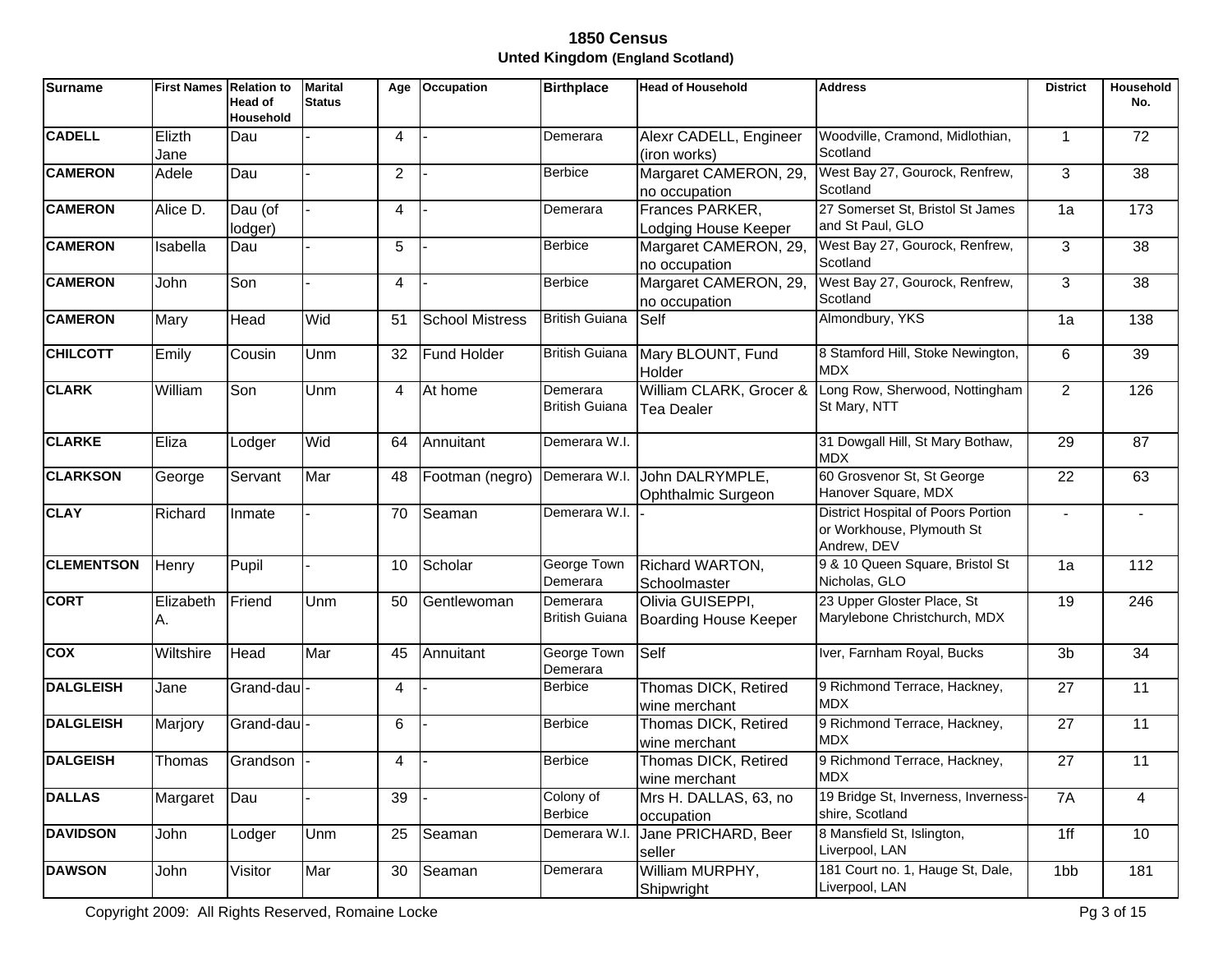| <b>Surname</b>    | <b>First Names Relation to</b> | <b>Head of</b><br><b>Household</b> | <b>Marital</b><br><b>Status</b> | Age             | <b>Occupation</b>               | <b>Birthplace</b>                  | <b>Head of Household</b>                          | <b>Address</b>                                                                 | <b>District</b> | Household<br>No. |
|-------------------|--------------------------------|------------------------------------|---------------------------------|-----------------|---------------------------------|------------------------------------|---------------------------------------------------|--------------------------------------------------------------------------------|-----------------|------------------|
| <b>DIMOND</b>     | Sarah                          | Dau                                |                                 | 22              |                                 | Demerara                           | Martin DIMOND, Chelsea<br>Pensioner               | 40 Dalmarnock Rd, Calton,<br>Lanark, Scotland                                  | <b>15A</b>      | 12 <sup>2</sup>  |
| <b>DOUGLAS</b>    | Anna S.                        | <b>Niece</b>                       |                                 | 30              | Fundholder                      | Demerara                           | Mary DOUGLAS,<br>Fundholder                       | 9 South Nelson Trias (Terrace?),<br>Edinburgh St Mary, Midlothian,<br>Scotland | 10              | 40               |
| <b>DOUGLAS</b>    | Robert                         | Nephew                             |                                 | 28              | <b>Ceylon Coffee</b><br>Planter | Demerara                           | Mary DOUGLAS,<br><b>Fundholder</b>                | 9 South Nelson Trias (Terrace?),<br>Edinburgh St Mary, Midlothian,<br>Scotland | 10              | 40               |
| <b>DUFF</b>       | Elizabeth                      | Boarder                            |                                 | 13              | Scholar                         | Demerara                           | Angers (Angus?)<br>McLELLAN, Ship<br>Carpenter    | 17 Cathcart St, Greenock,<br>Renfrew, Scotland                                 | $\overline{24}$ | 35               |
| <b>DUNLOP</b>     | Fredrick                       | Son                                |                                 | $\overline{1}$  |                                 | Demerara                           | John DUNLOP, Cloth<br>Merchant                    | High St, Irvine, Angus, Scotland                                               | 3               | 79               |
| <b>DUNLOP</b>     | Johannah                       | Wife                               | Mar                             | 28              |                                 | Demerara                           | John DUNLOP, Cloth<br>Merchant                    | High St, Irvine, Angus, Scotland                                               | 3               | 79               |
| <b>EDGELOWE</b>   | Thomas                         | Son                                | Mar                             | $\overline{7}$  |                                 | <b>British Guiana</b><br>W.I.      | Thomas EDGELOWE,<br>Schoolmaster                  | Hillford House, Bitton Hill,<br>Teignmouth West, DEV                           | $\overline{3a}$ | $\overline{90}$  |
| <b>FAIRGRIEVE</b> | W.G.                           | Son                                | Unm                             | $\overline{27}$ |                                 | Demerara W.I.                      | <b>Grace FAIRGRIEVE,</b><br>Widow of Army Officer | 16 West St, Carisbrooke, Hants                                                 | 3 <sub>b</sub>  | $\overline{148}$ |
| <b>FENNING</b>    | Mary                           | Wife                               | Mar                             | 40              |                                 | Demerara W.I.                      | George FENNING,<br>Insurance Broker               | 27 Torrington Square, St George<br>Bloomsbury, MDX                             | 6               | 82               |
| <b>FERGUSON</b>   | C.A.                           | Wife                               | Mar                             | 42              |                                 | <b>British Guiana</b>              | W.B. FERGUSON, West<br><b>Indian Merchant</b>     | Wellington Square, Cheltenham,<br><b>GLO</b>                                   | 1k              | 125              |
| <b>FERGUSON</b>   | G.B.                           | Son                                |                                 | 8               | Scholar at home                 | <b>British Guiana</b>              | W.B. FERGUSON, West<br>Indian Merchant            | Wellington Square, Cheltenham,<br><b>GLO</b>                                   | 1k              | 125              |
| <b>FEUILLET</b>   | Henry                          | Head                               |                                 | 50              | <b>Cabinet Maker</b>            | Demerara                           | Self                                              | 18 Kid Lane, Old Machar,<br>Aberdeenshire, Scotland                            | 19              | 86               |
| <b>FORSTER</b>    | Robert                         | Grandson                           |                                 | 8               | Scholar                         | Demerara                           | farmer of 135 acres                               | John FORSTER, Owner & Hollands, Nichol Forest, CUM                             | 9               | 53               |
| <b>FORSYTH</b>    | Jane F.                        | Scholar                            |                                 | 17              | Scholar                         | <b>Berbice</b>                     | Charlotte PATRUD,<br>Teacher                      | Grove Place, Lee, KEN                                                          | 1a              | 32a              |
| <b>FOWLER</b>     | James                          | Grandson                           |                                 | 10              |                                 | Demerara                           | Proprietor                                        | Philippa GRAHAM, House Poulton cum Seacombe, CHS                               | 3a              | 202              |
| <b>FOX</b>        | George                         | Son (of<br>Visitor)                |                                 | 8               | Scholar                         | Demerara<br><b>British Subject</b> | <b>Henrietta PATTISON</b>                         | 28 Guildford St, Grays Inn Lane,<br>St Pancras, MDX                            | 9               | 163              |
| <b>FOX</b>        | Jane                           | Visitor                            | Mar                             | 42              | Wife of a<br>Clergyman          | Demerara<br><b>British Subject</b> | <b>Henrietta PATTISON</b>                         | 28 Guildford St, Grays Inn Lane,<br>St Pancras, MDX                            | 9               | 163              |
| <b>FOX</b>        | John                           | Son (of<br>Visitor)                |                                 | 10              | Scholar                         | Demerara<br><b>British Subject</b> | <b>Henrietta PATTISON</b>                         | 28 Guildford St, Grays Inn Lane,<br>St Pancras, MDX                            | 9               | 163              |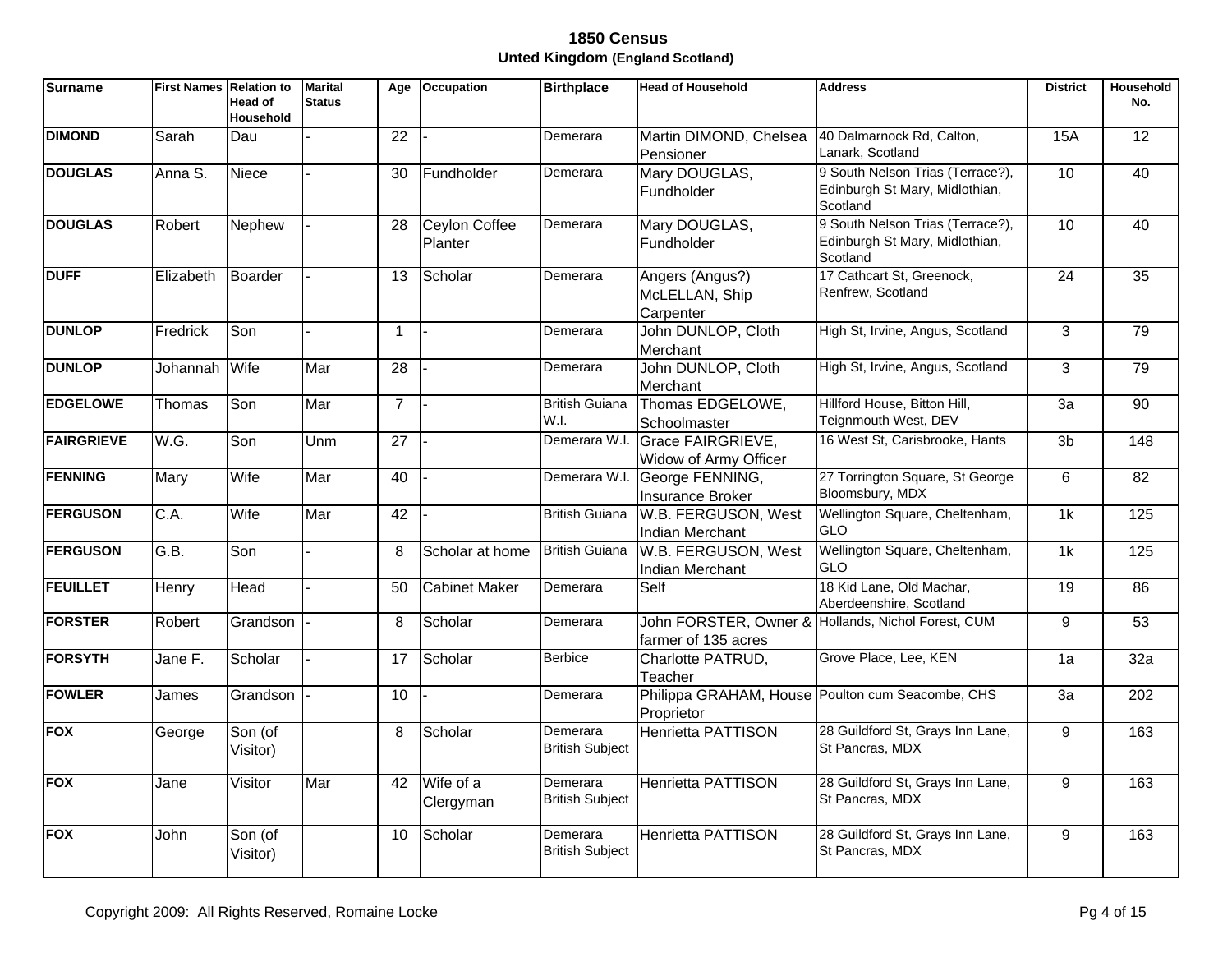| <b>Surname</b>   | <b>First Names Relation to</b> | <b>Head of</b><br>Household | <b>Marital</b><br><b>Status</b> | Age             | Occupation                             | <b>Birthplace</b>               | <b>Head of Household</b>                               | <b>Address</b>                                                            | <b>District</b> | Household<br>No. |
|------------------|--------------------------------|-----------------------------|---------------------------------|-----------------|----------------------------------------|---------------------------------|--------------------------------------------------------|---------------------------------------------------------------------------|-----------------|------------------|
| <b>FRASIER</b>   | James                          | Lodger                      | Unm                             | 36              | Tailor, Traveller                      | Demerara W.I.                   |                                                        | King's Head Inn, 1 King St,<br>Croydon SRY                                | 4c              | 141              |
| <b>FREDERICK</b> | Cecilia                        | Servant                     |                                 | $\overline{18}$ |                                        | <b>Berbice</b>                  | Margaret CAMERON, 29,<br>no occupation                 | West Bay 27, Gourock, Renfrew,<br>Scotland                                | 3               | $\overline{38}$  |
| <b>FRY</b>       | Emily<br>Susan                 | Sister-in-<br>law           | Unm                             | 20              | Housemaid                              | <b>Berbice</b>                  | Samuel SIMMONDS Boot Tarrant st, Arundel, SSX<br>Maker |                                                                           | 1 <sub>b</sub>  | 156              |
| <b>FRY</b>       | Robert                         | Brother-in-Unm<br>law       |                                 | 17              | Bootmaker's<br>Apprentice              | <b>Berbice</b>                  | Samuel SIMMONDS Boot Tarrant st, Arundel, SSX<br>Maker |                                                                           | 1 <sub>b</sub>  | 156              |
| <b>GALLOWAY</b>  | Andrew                         | Boarder                     |                                 | 8               | Scholar                                | Demerara                        | Alexr CAMPBELL,<br>Teacher Free Ch. School             | Colquhoun St, Row, Dumbarton,<br>Scotland                                 | $\overline{2}$  | $\overline{27}$  |
| <b>GARDNER</b>   | Robert L.                      | Son                         | Unm                             | 15              | Scholar                                | <b>British Guiana</b>           | <b>Robert GARDNER</b><br>Merchant/ Sugar & Rum         | 5 Carlton Hill East, St Marylebone<br>St John, MDX                        | $\overline{12}$ | 122              |
| <b>GARLAND</b>   | George                         | Pupil                       | Unm                             | 12              | Scholar                                | Berbice, W.I.                   |                                                        | St Catherine's Hermitage,<br>Lansdown, Walcot, SOM                        | 18              | 17               |
| <b>GARNETT</b>   | Sarah                          | Dau                         |                                 | $\overline{4}$  | Attorney's Dau                         | <b>British Guiana</b>           | <b>Philip Frederic GARNETT</b><br>Attorney's Solicitor | Horse Fair, Rugeley, Staffs                                               | 4 <sub>b</sub>  | 39               |
| <b>GARVIE</b>    | Alexr                          | Son                         |                                 | 12              | At School                              | Barbican<br>(Berbice?),<br>W.I. | John GARVIE, Janitor,<br>New College                   | New College, Mound Place,<br>Edinburgh Tollbooth, Midlothian,<br>Scotland | 4D              | 48               |
| <b>GARVIE</b>    | John                           | Son                         |                                 | 10              | At School                              | Barbican<br>(Berbice?),<br>W.I. | John GARVIE, Janitor,<br>New College                   | New College, Mound Place,<br>Edinburgh Tollbooth, Midlothian,<br>Scotland | 4D              | 48               |
| <b>GARVIE</b>    | William                        | Son                         |                                 | 13              | At School                              |                                 | Demerara, W.I. John GARVIE, Janitor,<br>New College    | New College, Mound Place,<br>Edinburgh Tollbooth, Midlothian,<br>Scotland | 4D              | $\overline{48}$  |
| <b>GLASSON</b>   | Eliza M.                       | Dau                         | Unm                             | 30              | Asst<br>Postmistress                   | Demerara                        | Elizabeth M. GLASSON,<br>Postmistress                  | 106 Market St, Lancaster Queen,<br>LAN                                    | 5d              | 49               |
| <b>GRAHAM</b>    | Flora                          | Niece                       |                                 | $\overline{7}$  | Scholar                                | Demerara                        | Margaret GRAHAM,<br><b>Seamstress</b>                  | 37 Roxburgh St, Greenock West,<br>Renfrew, Scotland                       | 111             | 91               |
| <b>GRAHAM</b>    | Margaret<br>A.                 | Niece                       |                                 | 9               | Scholar                                | Demerara                        | Margaret GRAHAM,<br><b>Seamstress</b>                  | 37 Roxburgh St, Greenock West,<br>Renfrew, Scotland                       | 111             | 91               |
| <b>GRAHAM</b>    | Philippa                       | Grand-dau                   |                                 | $\overline{11}$ |                                        | Demerara                        | Proprietor                                             | Philippa GRAHAM, House Poulton cum Seacombe, CHS                          | $\overline{3a}$ | $\overline{202}$ |
| <b>GRANT</b>     | Robert                         | Son                         |                                 | $\overline{7}$  | Scholar                                | Demerara                        | Robert GRANT, Retired<br>West Indian Merchant          | 41 Gill St, Mount Pleasant,<br>Liverpool, LAN                             | 1 <sub>t</sub>  | 169              |
| <b>GRANT</b>     | Robert                         | Head                        | Mar                             | 38              | <b>Retired West</b><br>Indian Merchant | Demerara                        | Self                                                   | 41 Gill St, Mount Pleasant,<br>Liverpool, LAN                             | 1 <sub>t</sub>  | 169              |
| <b>GRANT</b>     | Thomas<br>Ε.                   | Son                         |                                 | $\overline{2}$  |                                        | <b>British Guiana</b>           | <b>Master Army</b>                                     | Alfred E. GRANT, Quarter 2 Oakley Place, Wyke Regis, DEV                  | $\overline{5a}$ | 105              |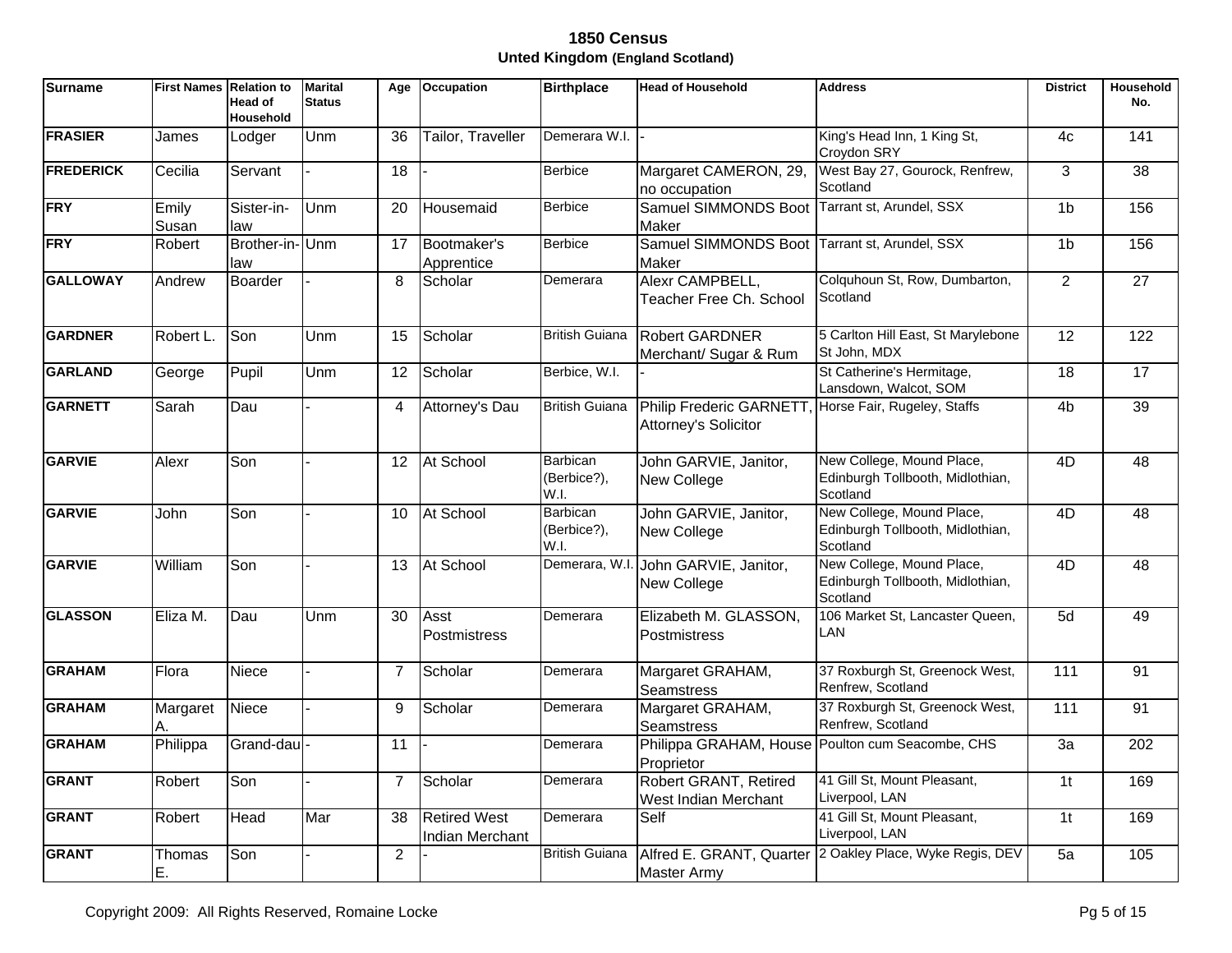| <b>Surname</b>   | <b>First Names Relation to</b> | <b>Head of</b><br><b>Household</b> | <b>Marital</b><br><b>Status</b> | Age | <b>Occupation</b>                | <b>Birthplace</b>                  | <b>Head of Household</b>                                 | <b>Address</b>                                                        | <b>District</b> | Household<br>No. |
|------------------|--------------------------------|------------------------------------|---------------------------------|-----|----------------------------------|------------------------------------|----------------------------------------------------------|-----------------------------------------------------------------------|-----------------|------------------|
| <b>HADFIELD</b>  | Charles<br>Joseph              | Son                                | Unm                             | 18  | Railway Clerk                    | <b>British Guiana</b>              | Margaret HADFIELD,<br><b>House Proprietor</b>            | 13 Burton St, Belgrave, St George<br>Hanover Square, MDX              | 16 <sub>D</sub> | 89               |
| <b>HADFIELD</b>  | Elizabeth                      | Dau                                | Unm                             | 19  | Stock Holder                     | <b>British Guiana</b>              | Margaret HADFIELD,<br><b>House Proprietor</b>            | 13 Burton St, Belgrave, St George<br>Hanover Square, MDX              | 16p             | 89               |
| <b>HALE</b>      | Sarah                          | Dau                                | Unm                             | 28  |                                  | <b>British Guiana</b>              | William HALE, Landed<br>Proprietor                       | 9 Victoria St, Bristol St Paul, GLO                                   | 2k              | 167              |
| <b>HALSON</b>    | Caroline J. Resident<br>or L.  |                                    | Unm                             | 11  | Scholar                          | Demerara                           | W. Kelsall TAIT,<br>Gentleman                            | Springfield, Everton, LAN                                             | 1r              | $\overline{58}$  |
| <b>HALSON</b>    | Mary                           | Resident                           | Unm                             | 8   | Scholar                          | Demerara                           | W. Kelsall TAIT,<br>Gentleman                            | Springfield, Everton, LAN                                             | 1r              | $\overline{58}$  |
| <b>HAMER</b>     | Catherine                      | Sister-in-<br>law                  | Unm                             | 50  | Colonial Property British Guiana |                                    | George LAWRENCE,<br>Proprietor of Land &<br>Houses       | 52 Cadogan Place, Chelsea Nort-<br>east, MDX                          | $\overline{7}$  | 42               |
| <b>HAMER</b>     | Louisa                         | Sister-in-<br>law                  | Unm                             | 51  | Colonial Property British Guiana |                                    | George LAWRENCE,<br>Proprietor of Land &<br>Houses       | 52 Cadogan Place, Chelsea Nort-<br>east, MDX                          | $\overline{7}$  | 42               |
| <b>HAMER</b>     | Samuel R.                      |                                    | Mar                             | 51  | House Agent                      | Demerara                           |                                                          | 7 Union row, Newington Trinity,<br><b>SRY</b>                         | $\overline{18}$ | 207              |
| <b>HENDRY</b>    | Jennina                        | Step-dau                           |                                 | 13  | Scholar                          | Demerara                           | Duncan McLEAN,<br>Mashman                                | Lochnagar Distillery, Crathie and<br>Braemar, Aberdeenshire, Scotland | $\overline{1}$  | 66               |
| <b>HICKS</b>     | Caroline<br>Elizabeth          | Visitor                            | Unm                             | 16  | Scholar                          | <b>Berbice British</b><br>Guiana   | William COOK, Insurance<br>Agent                         | 4 Bond St, Amwell, Clerkenwell,<br>MDX                                | 16              | 6                |
| <b>HICKS</b>     | Jane Adair Visitor             |                                    |                                 | 9   | Scholar                          | Guiana                             | Berbice British William COOK, Insurance<br>Agent         | 4 Bond St, Amwell, Clerkenwell,<br><b>MDX</b>                         | 16              | 6                |
| <b>HICKS</b>     | Margaret<br>C.                 | Visitor                            | Unm                             | 14  | Scholar                          | Guiana                             | Berbice British William COOK, Insurance<br>Agent         | 4 Bond St, Amwell, Clerkenwell,<br><b>MDX</b>                         | 16              | 6                |
| <b>HOLLIS</b>    | Isabella                       | Dau                                | Unm                             | 15  |                                  | Demerara.<br><b>British Guiana</b> | James HOLLIS, ?Q.<br>Master, 69th Regt, Half<br>Pay Army | Se-- Terrace, Llanbeblig,<br>Carnarvonshire, Wales                    | 1 <sub>d</sub>  | 123              |
| <b>HOLLIS</b>    | Susan E.                       | Dau                                | Unm                             | 13  |                                  | Demerara.<br><b>British Guiana</b> | James HOLLIS, ?Q.<br>Master, 69th Regt, Half<br>Pay Army | Se-- Terrace, Llanbeblig,<br>Carnarvonshire, Wales                    | 1 <sub>d</sub>  | 123              |
| <b>HOPKINSON</b> | Eliza                          | Sister                             | Unm                             | 41  |                                  | Demerara                           | Jonathan HOPKINSON,<br>Merchant                          | 55 Chelsea Square, Belgrave, St<br>George Hanover Square, MDX         | 18r             | 43               |
| <b>HOPKINSON</b> | Jonathan                       | Head                               | Mar                             | 40  | Merchant                         | Demerara                           | Self                                                     | 55 Chelsea Square, Belgrave, St<br>George Hanover Square, MDX         | 18r             | 43               |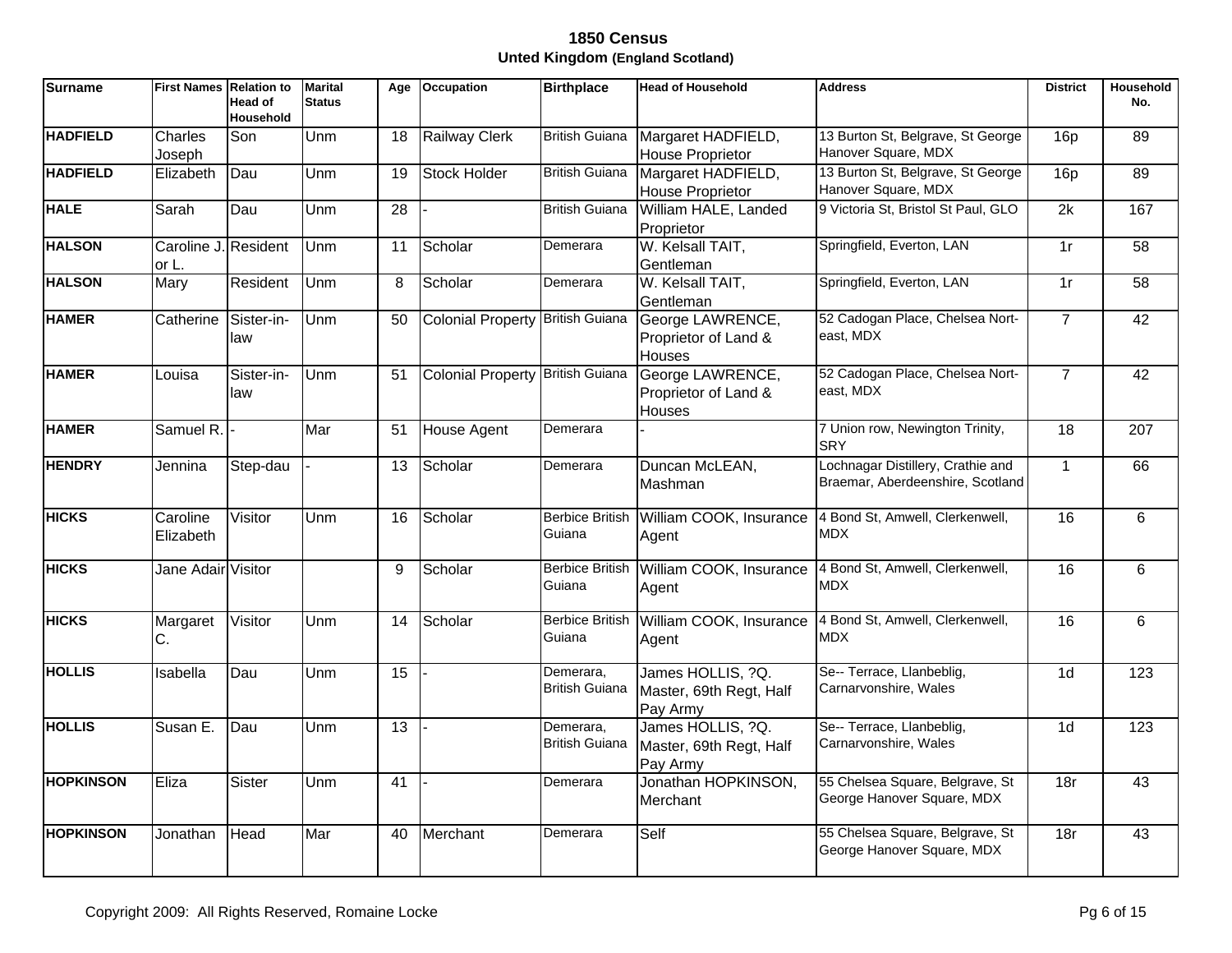| <b>Surname</b>  | <b>First Names Relation to</b> | <b>Head of</b><br><b>Household</b> | <b>Marital</b><br><b>Status</b> | Age            | <b>Occupation</b>                     | <b>Birthplace</b>          | <b>Head of Household</b>                        | <b>Address</b>                                                                         | <b>District</b> | Household<br>No. |
|-----------------|--------------------------------|------------------------------------|---------------------------------|----------------|---------------------------------------|----------------------------|-------------------------------------------------|----------------------------------------------------------------------------------------|-----------------|------------------|
| <b>HORATIO</b>  | Lettice                        | Servant                            | Unm                             | 19             | <b>House Servant</b>                  | <b>Berbice</b>             | Anne P. SHERLOCK                                | 6 Russell Terrace, Mount<br>Pleasant, Liverpool, LAN                                   | 1i              | 114              |
| <b>HORNE</b>    | Andrew                         | Grandson                           |                                 | $\overline{7}$ | Lodger                                | <b>British Guiana</b>      | Andrew CAMPBELL, Rail<br>Porter                 | Hillhead of Bonnytown, Maryton,<br>Angus-shire, Scotland                               | $\mathbf{1}$    | $\overline{38}$  |
| <b>HORNE</b>    | Henry<br>Welbert               | Grandson                           |                                 | 5              | Lodger                                | <b>British Guiana</b>      | Andrew CAMPBELL, Rail<br>Porter                 | Hillhead of Bonnytown, Maryton,<br>Angus-shire, Scotland                               | $\mathbf{1}$    | $\overline{38}$  |
| <b>HORNE</b>    | Letitia                        | Grand-dau                          |                                 | 9              | Lodger                                | <b>British Guiana</b>      | Andrew CAMPBELL, Rail<br>Porter                 | Hillhead of Bonnytown, Maryton,<br>Angus-shire, Scotland                               | $\overline{1}$  | 38               |
| <b>HOUGHTON</b> | Alfred                         | Son                                |                                 | 11             | Student                               | Demerara W.I.              | Sarah HOUGHTON, Mar<br>40, no occupation        | 12 Lion Terrace, Portsea Town,<br>Hants                                                | 1a              | $\overline{15}$  |
| <b>HOUGHTON</b> | Charles                        | Son                                | Unm                             | 17             | Architect                             | Demerara W.I.              | Sarah HOUGHTON, Mar<br>40, no occupation        | 12 Lion Terrace, Portsea Town,<br>Hants                                                | 1a              | 15               |
| <b>HOUGHTON</b> | Edward                         | Son                                |                                 | 5              |                                       | Demerara W.I.              | Sarah HOUGHTON, Mar<br>40, no occupation        | 12 Lion Terrace, Portsea Town,<br>Hants                                                | 1a              | $\overline{15}$  |
| <b>HOUGHTON</b> | Frederick                      | Son                                | Unm                             | 15             | <b>Student</b>                        | Demerara W.I.              | Sarah HOUGHTON, Mar<br>40, no occupation        | 12 Lion Terrace, Portsea Town,<br>Hants                                                | 1a              | 15               |
| <b>HOUGHTON</b> | <b>Henry</b>                   | Son                                | Unm                             | 13             | <b>Student</b>                        | Demerara W.I.              | Sarah HOUGHTON, Mar<br>40, no occupation        | 12 Lion Terrace, Portsea Town,<br>Hants                                                | 1a              | 15               |
| <b>JACKSON</b>  | <b>Bryce</b>                   | Grandson                           |                                 | 18             | Planter's Son                         | Demerara                   | Margaret JACKSON,<br>Annuitant                  | High St, Annan, Dumfries-shire                                                         | $\overline{2}$  | $\overline{37}$  |
| <b>JAFFRAY</b>  | Sarah<br>Eliza                 | Dau                                |                                 | 19             | <b>Farmer Daughter</b>                | Berbice, Brits<br>Guiana   | Murdoch JAFFRAY,<br>Farmer 120 acres            | Badgate, Cawdor, Inverness-shire,<br>Scotland                                          | $\mathbf{1}$    | $\overline{3}$   |
| <b>JERVIS</b>   | Joseph<br><b>Miles</b>         | Head                               | Mar                             | 32             | Saddler &<br>Harness Maker            | Colony of<br>Berbice, W.I. | Self                                            | 14 Heath St, Mount Pleasant,<br>Liverpool, LAN                                         | 1hh             | $\overline{97}$  |
| <b>JOHNSTON</b> | Rebecca<br>C.                  | Head                               | Unm                             | 40             | House & Land<br>Proprietor            | Demerara                   | Self                                            | Bulwark St, St Brelade, Jersey                                                         | $\mathbf{1}$    | 50               |
| <b>JOHNSTON</b> | Wilhelmin<br>a C.              | sister                             | Unm                             | 40             | House & Land<br>Proprietor            | Demerara                   | Rebecca C. JOHNSTON,<br>House & Land Proprietor | Bulwark St, St Brelade, Jersey                                                         | 1               | 50               |
| <b>JONES</b>    | Adriana J.                     | Wife                               | Mar                             | 31             |                                       | Guiana                     | West India Merchant                             | Berbice, British William H. JONES, East & 7 Damhouse Lane, Poplar Bank,<br>Hugton, LAN | 4a              | 103              |
| <b>JONES</b>    | Joseph                         | <b>Brother</b>                     | Unm                             | 28             | Proprietor of<br>Houses               | Demerara                   | Henry JONES, Proprietor<br>of Houses            | Beaufort Terrace, Poulton cum<br>Seacombe, CHS                                         | 3a              | 217              |
| <b>JONES</b>    | Mary                           | Sister                             | Unm                             | 37             | Companion                             | <b>British Guiana</b>      | Sarah MASSIAH,<br>Annuitant                     | 10 Queens Parade, Bristol St<br>Augustine, GLO                                         | $\overline{2f}$ | $\overline{98}$  |
| <b>JONES</b>    | William H. Head                |                                    | Mar                             | 36             | East & West<br>India Merchant         | Demerara                   | Self                                            | 7 Damhouse Lane, Poplar Bank,<br>Hugton, LAN                                           | 4a              | 103              |
| <b>KELLEY</b>   | Joseph                         | Visitor                            | Unm                             | 21             | Student for<br>Dissenting<br>Ministry | Demerara                   | Ebenezer DAVIES,<br>Independent Minister        | 6 Richmond Terrace, Islington<br>West, MDX                                             | $\overline{21}$ | 8                |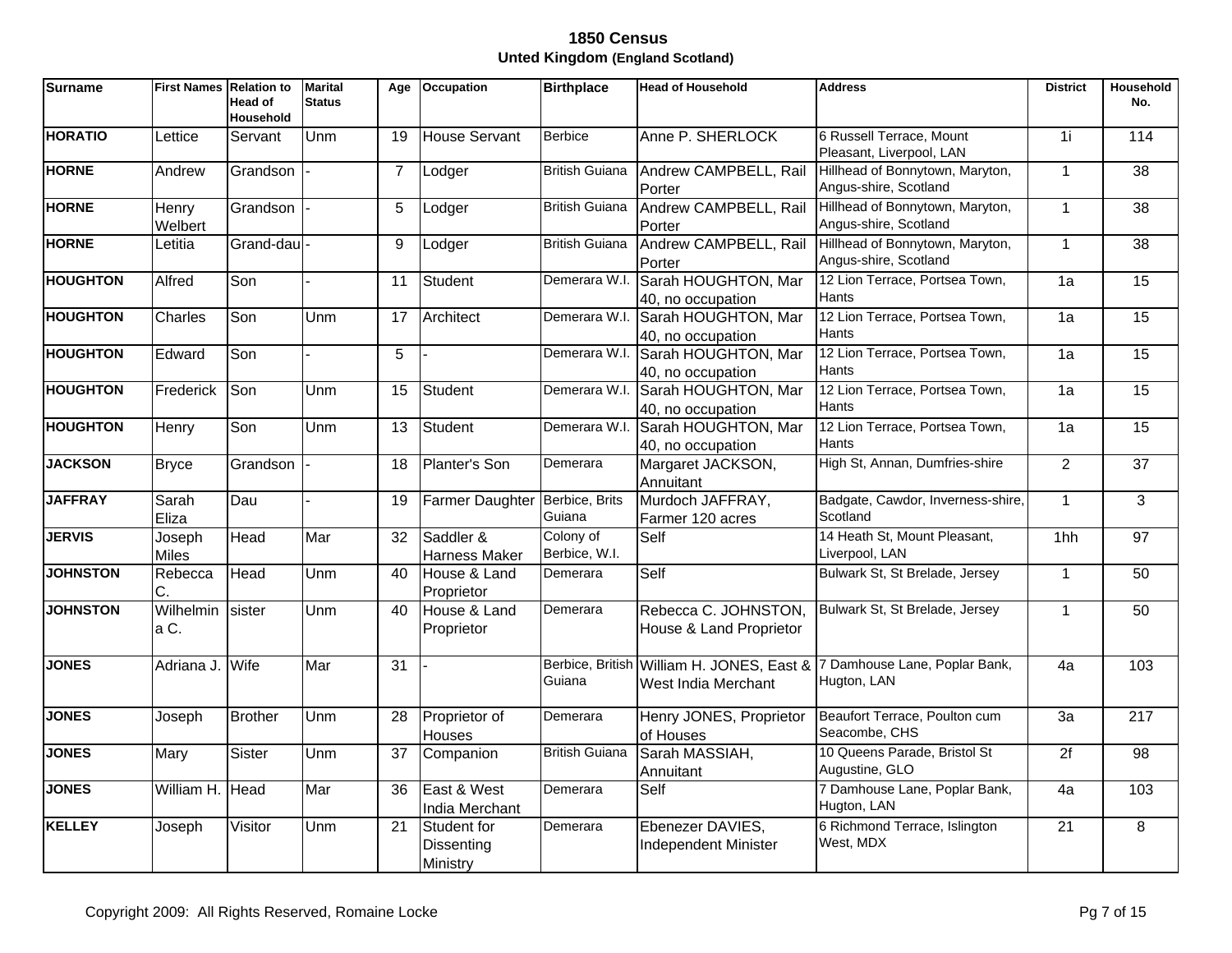| <b>Surname</b>   | <b>First Names Relation to</b> | <b>Head of</b><br>Household | <b>Marital</b><br><b>Status</b> | Age             | Occupation           | <b>Birthplace</b>                         | <b>Head of Household</b>                                  | <b>Address</b>                                           | <b>District</b> | Household<br>No. |
|------------------|--------------------------------|-----------------------------|---------------------------------|-----------------|----------------------|-------------------------------------------|-----------------------------------------------------------|----------------------------------------------------------|-----------------|------------------|
| <b>KYLE</b>      | Isabella                       | Dau                         |                                 | $\overline{23}$ | Landed<br>Proprietor | <b>Barbadoes</b><br><b>British Guiana</b> | Mary KYLE, Landed<br>Proprietor                           | Bond End, Knaresborough, YKS                             | $\overline{1d}$ | 78               |
| <b>KYLE</b>      | Mary                           | Head                        | Wid                             | 60              | Landed<br>Proprietor | <b>Barbadoes</b><br><b>British Guiana</b> | Self                                                      | Bond End, Knaresborough, YKS                             | 1 <sub>d</sub>  | 78               |
| <b>KYLE</b>      | Sarah                          | Dau                         |                                 | 21              | Landed<br>Proprietor | <b>Barbadoes</b><br><b>British Guiana</b> | Mary KYLE, Landed<br>Proprietor                           | Bond End, Knaresborough, YKS                             | 1 <sub>d</sub>  | 78               |
| <b>LAMBLE</b>    |                                |                             |                                 |                 |                      |                                           | <b>See SAMBLE</b>                                         | Wavertree, LAN                                           |                 |                  |
| <b>LAMBLY</b>    | Mary E. or Pupil               |                             | Unm                             | 16              | Scholar              | Demerara                                  | Mary P. MILFORD<br>Schoolmistress                         | 20 Crooms Hill, Greenwich West,<br><b>KEN</b>            | 6               | 26               |
| <b>LAPSLEY</b>   | Archibald                      | Grandson                    | Unm                             | 6               | Scholar              | <b>British Guiana</b>                     | Margaret HADFIELD,<br>House Proprietor                    | 13 Burton St, Belgrave, St George<br>Hanover Square, MDX | 16p             | 89               |
| <b>LAPSLEY</b>   | Harriet                        | Dau                         | Wid                             | 30              | <b>Stock Holder</b>  | <b>British Guiana</b>                     | Margaret HADFIELD,<br>House Proprietor                    | 13 Burton St, Belgrave, St George<br>Hanover Square, MDX | 16p             | 89               |
| <b>LAWRENCE</b>  | Mary                           | Wife                        | Mar                             | 53              |                      | <b>British Guiana</b>                     | George LAWRENCE,<br>Proprietor of Land &<br><b>Houses</b> | 52 Cadogan Place, Chelsea North-<br>east, MDX            | $\overline{7}$  | 42               |
| <b>LONDALE</b>   | George H.                      | Visitor                     | Unm                             | 18              | Engineer             | Demerara                                  | John BIRK, Bookkeeper                                     | 70 Russell St, Mount Pleasant,<br>Liverpool, LAN         | 1e              | $\overline{21}$  |
| <b>LYNCH</b>     | Catherine<br>R. or K.          | Visitor                     | Wid                             | 40              | Annuitant            | George Town<br>Demerara                   | Wiltshire COX, Annuitant                                  | Iver, Farnham Royal, Bucks                               | 3 <sub>b</sub>  | $\overline{34}$  |
| <b>MACKENZIE</b> | George                         | Nephew                      |                                 | 10              | Scholar              | <b>Berbice</b>                            | Mary MACKENZIE,<br>Officer's Widow                        | Market St, St Andrews, Fife,<br>Scotland                 | $\overline{4}$  | 5                |
| <b>MACKIE</b>    | Joseph                         | Lodger                      |                                 | 14              | Boarder at<br>School | Demerara                                  | John ROSS, Parish<br>Schoolmaster                         | Church St, Glenluce, Wigtonshire,<br>Scotland            | 11              | 250              |
| <b>MACLAREN</b>  | Donald                         | Lodger                      |                                 | 12              | Scholar              | Demerara                                  | Isabella MACLAREN,<br>Lodging House Keeper                | 3 Bogle St, Greenock, Renfrew,<br>Scotland               | $\mathbf{1}$    | 4                |
| <b>MACLAREN</b>  | John                           | Lodger                      |                                 | 8               | Scholar              | Demerara                                  | Isabella MACLAREN,<br>Lodging House Keeper                | 3 Bogle St, Greenock, Renfrew,<br>Scotland               | $\mathbf{1}$    | 4                |
| <b>MACLAREN</b>  | Peter                          | Lodger                      |                                 | 14              | Scholar              | Demerara                                  | Isabella MACLAREN,<br>Lodging House Keeper                | 3 Bogle St, Greenock, Renfrew,<br>Scotland               | $\mathbf{1}$    | 4                |
| <b>MACLEOD</b>   | Charles<br>Henry               | Son                         |                                 | 3               | Scholar              | Demerara,<br>Guiana                       | John MACLEOD,<br>Magistrate                               | 1 Chester St, Toxteth Park,<br>Liverpool, LAN            | $\overline{1}$  | $\mathbf{1}$     |
| <b>MACLEOD</b>   | Edward                         | Son                         |                                 | 11              | Scholar              | Berbice,<br>Guiana                        | John MACLEOD,<br>Magistrate                               | 1 Chester St, Toxteth Park,<br>Liverpool, LAN            | 1 <sub>t</sub>  | $\mathbf{1}$     |
| <b>MACLEOD</b>   | John<br>Norman                 | Son                         | Unm                             | $\overline{15}$ | Scholar              | Berbice,<br>Guiana                        | John MACLEOD,<br>Magistrate                               | 1 Chester St, Toxteth Park,<br>Liverpool, LAN            | $\overline{1}$  | $\mathbf{1}$     |
| <b>MACLEOD</b>   | Lillah<br>Annabella            | Dau                         | Unm                             | 17              |                      | Berbice,<br>Guiana                        | John MACLEOD,<br>Magistrate                               | 1 Chester St, Toxteth Park,<br>Liverpool, LAN            | 1 <sub>t</sub>  | $\mathbf{1}$     |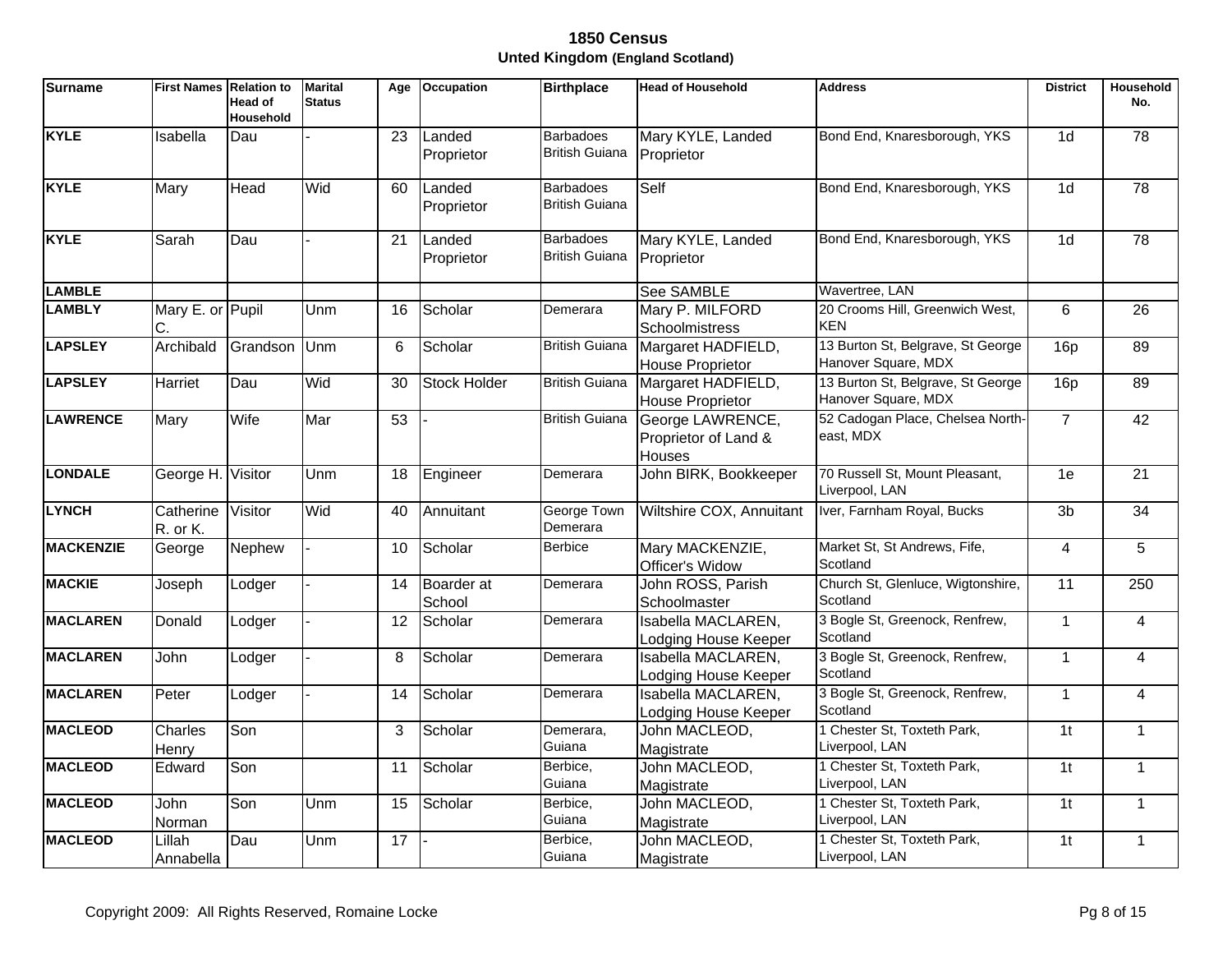| <b>Surname</b>   | <b>First Names</b>     | <b>Relation to</b><br>Head of<br><b>Household</b> | <b>Marital</b><br><b>Status</b> | Age             | <b>Occupation</b>      | <b>Birthplace</b>                 | <b>Head of Household</b>                                                       | <b>Address</b>                                                                       | <b>District</b> | Household<br>No. |
|------------------|------------------------|---------------------------------------------------|---------------------------------|-----------------|------------------------|-----------------------------------|--------------------------------------------------------------------------------|--------------------------------------------------------------------------------------|-----------------|------------------|
| <b>MACLEOD</b>   | Lucy                   | Dau                                               |                                 | 6               | Scholar                | Demerara,<br>Guiana               | John MACLEOD,<br>Magistrate                                                    | 1 Chester St, Toxteth Park,<br>Liverpool, LAN                                        | $\overline{1}$  | $\mathbf{1}$     |
| <b>MACLEOD</b>   | Mary<br>Anne           | Wife                                              | Mar                             | 33              |                        | Berbice,<br>Guiana                | John MACLEOD,<br>Magistrate                                                    | 1 Chester St, Toxteth Park,<br>Liverpool, LAN                                        | 1 <sub>t</sub>  | $\mathbf{1}$     |
| <b>MACRAE</b>    | Charlotte              | Wife                                              | Mar                             | 65              |                        | Demerara                          | Colin MACRAE, Retired<br>West Indian Planter                                   | Sidney Cottage, White Horse<br>Loan, Edinburgh St Cuthberts,<br>Midlothian, Scotland | 61A             | $\overline{22}$  |
| <b>MASSIAH</b>   | Sarah                  | Head                                              | Mar                             | 39              | Annuitant              | <b>British Guiana</b>             | Self                                                                           | 10 Queens Parade, Bristol St<br>Augustine, GLO                                       | $\overline{2f}$ | $\overline{98}$  |
| <b>MATHISON</b>  | Anty<br><b>Barclay</b> | Scholar                                           | Unm                             | 14              |                        | Berbice, W.I.                     |                                                                                | Christ's Hospital, Christchurch,<br><b>MDX</b>                                       | $\blacksquare$  |                  |
| <b>MATTHESON</b> | Charles                |                                                   | Unm                             | 19              | Scholar                | Berbice, British<br>Guiana        |                                                                                | St John's College, Oxford St Mary<br>Magdalen, OXF                                   | 12 <sub>b</sub> | 117a             |
| <b>McARTHUR</b>  | Martha                 | Sister                                            | Wid                             | 49              | Visitor                | Demerara                          | Mary Ann REVELL,<br>Matron                                                     | District Royal Hospital for Invalid<br>Soldiers, Chelsea, MDX                        | $\blacksquare$  | $\overline{20}$  |
| <b>McARTHUR</b>  | Wm                     | Grandson                                          |                                 | $\overline{4}$  |                        | Demerara                          | William STEWART, Coal<br>Agent                                                 | 61 Gt Hamilton St, Calton, Lanark,<br>Scotland                                       | $\mathbf{1}$    | $\overline{15}$  |
| <b>McAULAY</b>   | Emilia                 | Sister                                            | Unm                             | 46              | Gentlewoman            | Demerara<br><b>British Guiana</b> | Helen McAULAY,<br>Gentlewoman, b. Grenada Marylebone St John, MDX<br>W. Indies | 20 St John's Wood Rd, St                                                             | 16              | 50               |
| <b>McCREATH</b>  | Maria                  | Visitor                                           |                                 | $\overline{17}$ |                        | Demerara<br><b>British Guiana</b> | Helen McAULAY,<br>Gentlewoman, Grenada<br>W. Indies                            | 20 St John's Wood Rd, St<br>Marylebone St John, MDX                                  | 16              | 50               |
| <b>McDONALD</b>  | Alex                   | Head                                              | Mar                             | 40              | Engineer               | Demerara                          | Self                                                                           | Maitland St, Barony, Lanark,<br>Scotland                                             | $\overline{23}$ | $\overline{81}$  |
| <b>McDONALD</b>  | John                   | Head                                              | Mar                             | 45              | Ship Wright            | Demerara                          | Self                                                                           | 125 High St, Glasgow St Paul,<br>Lanark, Scotland                                    | 10              | 65               |
| <b>McDOUGALL</b> | Catharine              | Wife                                              | Mar                             | 30              |                        | <b>Berbice</b>                    | John McDOUGALL,<br>Dividends & Interest                                        | 14 Macaulay Bldgs, Lyncombe<br>and Widcombe, SOM                                     | 1e              | 60               |
| <b>McDOUGALL</b> | John                   | Son                                               | Unm                             | 10              |                        | <b>Berbice</b>                    | John McDOUGALL,<br>Dividends & Interest                                        | 14 Macaulay Bldgs, Lyncombe<br>and Widcombe, SOM                                     | 1e              | 60               |
| <b>McINTOSH</b>  | Peter                  | <b>Boarder</b>                                    |                                 | 14              | Boarder &<br>Scholar   | <b>British Guiana</b>             | Schoolmaster                                                                   | Robert CAMERON, Parish Schoolhouse, Killin, Perthshire,<br>Scotland                  | 4               | 83               |
| <b>McLAGAN</b>   | Peter Jnr              | Head                                              |                                 | 28              | Farmer of 400<br>Acres | Demerara                          | Self                                                                           | Pumpherston Farm, Mid Calder,<br>Midlothian, Scotland                                | 4               | 8                |
| <b>McLAREN</b>   | Mary                   | Boarder                                           |                                 | 10              | Scholar                | Demerara                          | Louisa GUN, Day &<br><b>Boarding School Mistress</b>                           | 4 Union St, Greenock West,<br>Renfrew, Scotland                                      | 118             | 5                |
| <b>McLENNAN</b>  | Α.                     | Grandson                                          |                                 | 13              | Student                | Demerara                          | Rodk McLENNAN,<br>Annuitant                                                    | Sligichan, Bracadale, Inverness-<br>shire, Scotland                                  | $\overline{7}$  | 14               |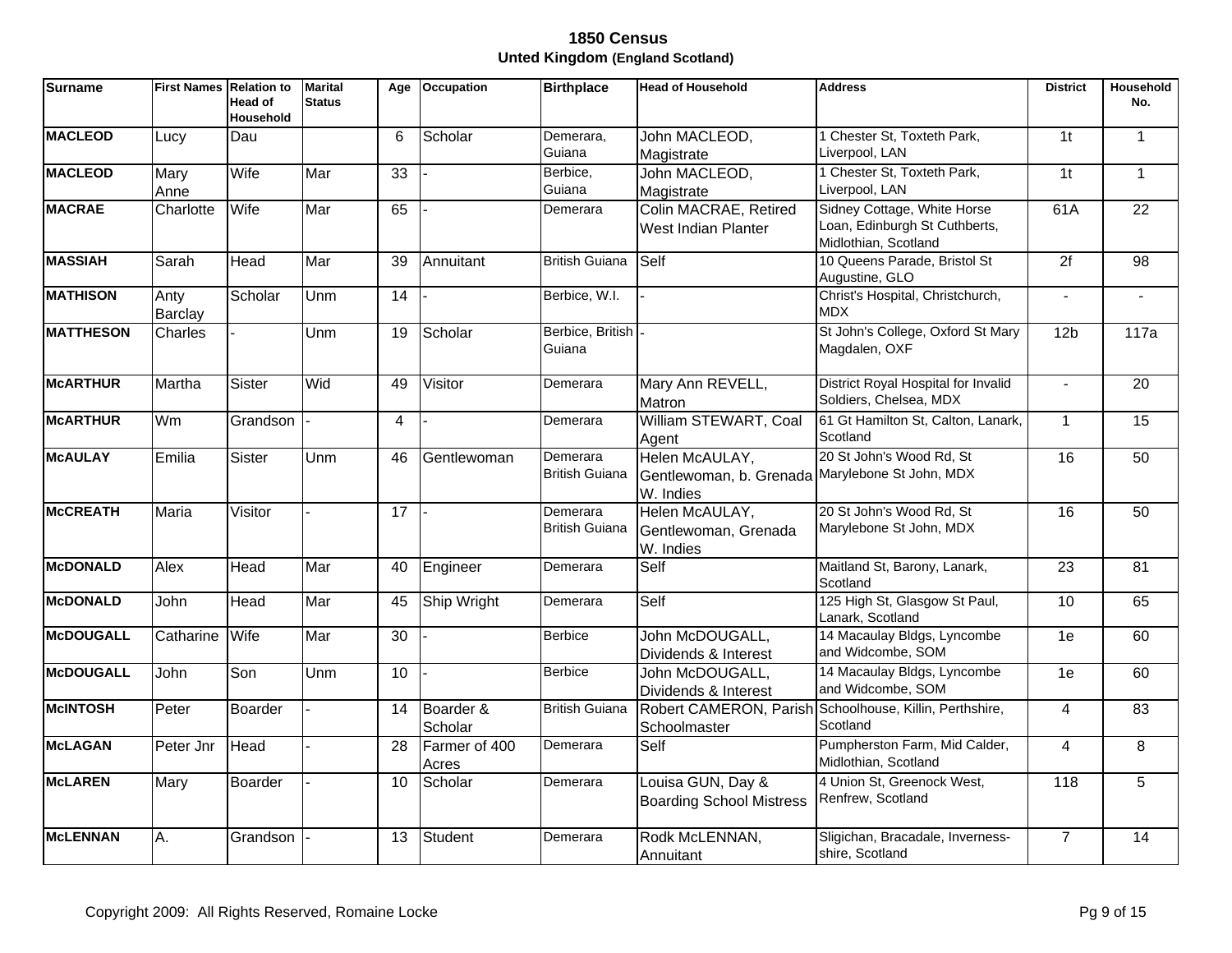| <b>Surname</b>                       | <b>First Names Relation to</b>                         | <b>Head of</b><br><b>Household</b> | <b>Marital</b><br><b>Status</b> | Age | <b>Occupation</b>         | <b>Birthplace</b>                    | <b>Head of Household</b>                                    | <b>Address</b>                                                         | <b>District</b> | Household<br>No. |
|--------------------------------------|--------------------------------------------------------|------------------------------------|---------------------------------|-----|---------------------------|--------------------------------------|-------------------------------------------------------------|------------------------------------------------------------------------|-----------------|------------------|
| <b>McMILLAN</b>                      | Agnes                                                  | Wife                               | Mar                             | 44  | Farmer's Wife             | <b>Berbice</b>                       | Anthony McMILLAN,<br>Farmer & Gamekeeper                    | Sochinbreck Well, Balmaghie,<br>Kirkcudbrightshire, Scotland           | 3               | 105              |
| <b>McNEIL</b>                        | William                                                | Head                               | Mar                             | 31  | Labourer (genl)           | Demerar, West Self<br>India          |                                                             | 9 Riddles Close, Leith, Midlothian,<br>Scotland                        | 29              | 36               |
| <b>McWILLIAM</b>                     | James R.                                               | Nephew                             |                                 | 25  | Employed on<br>Farm       | Demerara                             | Robert McWILLIAM,<br>Farmer 130 Acres                       | Hightown, Tinwald, Dumfries,<br>Scotland                               | $\overline{4}$  | $\mathbf{1}$     |
| <b>MENZIES</b>                       | Robert                                                 | Pupil                              |                                 | 9   |                           | Demerara                             | John LAIDLAW, 3rd<br>Warden                                 | Donaldsons Hospital, Edinburgh<br>St Cuthberts, Midlothian, Scotland   |                 | $\mathbf{1}$     |
| <b>MERCHANT</b>                      | Joseph M. Pupil                                        |                                    |                                 | 10  | Scholar                   | George Town<br>Demerara              | Richard WARTON,<br>Schoolmaster                             | 9 & 10 Queen Square, Bristol St<br>Nicholas, GLO                       | 1a              | $\overline{112}$ |
| <b>MIRAMS</b>                        | John                                                   | Apprentice Unm                     |                                 | 15  | Grocer's<br>Apprentice    | Berbice, E.<br>Indies                | Oliver P. GERRING,<br>Grocer                                | Market Place, Farringdon, Berks                                        | 9 <sub>b</sub>  | $\overline{21}$  |
| <b>MOOR</b>                          | Christina<br>Lilias<br>Madeline                        | Wife                               | Mar                             | 28  | Wife                      | Berbice,<br>Guiana, South<br>America | Manufacturer                                                | Alexander MOOR, Fustain 70 Camp St, Broughton, LAN                     | 1i              | 29               |
| <b>MORTIMER</b>                      | Maria                                                  | Wife                               | Mar                             | 40  |                           | <b>British Guiana</b>                | Joseph MORTIMER,<br>Proprietor of Houses                    | 10 Boxworth Grove, Islington<br>West, MDX                              | 21              | 29               |
| <b>NERKIKE or</b><br><b>INEZKIKE</b> |                                                        |                                    | Unm                             | 18  | Scholar                   | Demerara                             | Susan B. McGREGOR,<br>Schoolmistress                        | 26 Ladbroke Villas, Kensington<br>Town, MDX                            | 15a             | 203              |
| <b>NEWLANDS</b>                      | <b>Thomas</b><br>(crossed out<br>& marked<br>"absent") | Nephew                             | Unm                             | 14  | Formerly Scholar          | Demerara<br><b>Berbice</b>           | James NEWLANDS, Civil<br>Engineer & Surveyor                | Duke St North, West Derby, LAN                                         | $\overline{1k}$ | 150              |
| <b>NEWLANDS</b>                      | Wm Jas<br>crossed out<br>& marked<br>"absent")         | Nephew                             | Unm                             | 10  | Formerly Scholar Demerara | <b>Berbice</b>                       | James NEWLANDS, Civil<br>Engineer & Surveyor                | Duke St North, West Derby, LAN                                         | 1k              | 150              |
| <b>NICOLSON</b>                      | Margaret                                               | Niece                              |                                 | 10  | At Home                   | Guiana                               | Berbice, British Malcolm NICOLSON,<br><b>Retired Farmer</b> | 12 Warriston Crescent, Edinburgh<br>St Cuthberts, Midlothian, Scotland | 14A             | 26               |
| <b>NICOLSON</b>                      | Mary                                                   | Niece                              |                                 | 13  | At Home                   | Guiana                               | Berbice, British Malcolm NICOLSON,<br><b>Retired Farmer</b> | 12 Warriston Crescent, Edinburgh<br>St Cuthberts, Midlothian, Scotland | 14A             | $\overline{26}$  |
| <b>NICOLSON</b>                      | Peter                                                  | Nephew                             |                                 | 9   | At Home                   | Guiana                               | Berbice, British Malcolm NICOLSON,<br><b>Retired Farmer</b> | 12 Warriston Crescent, Edinburgh<br>St Cuthberts, Midlothian, Scotland | <b>14A</b>      | 26               |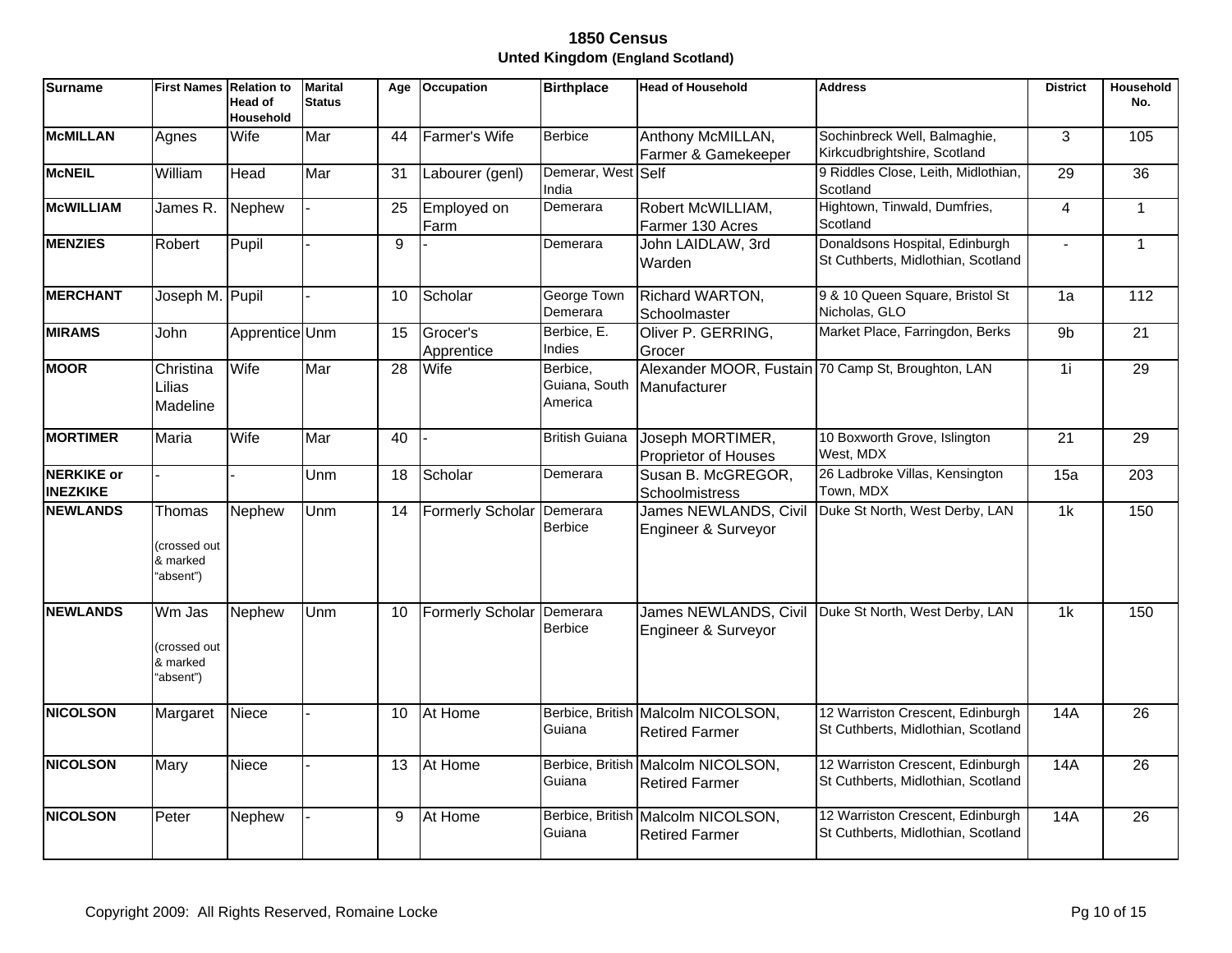| <b>Surname</b>    | <b>First Names Relation to</b> | Head of<br><b>Household</b> | <b>Marital</b><br><b>Status</b> | Age             | <b>Occupation</b>                 | <b>Birthplace</b>                  | <b>Head of Household</b>                                    | <b>Address</b>                                                                          | <b>District</b> | Household<br>No. |
|-------------------|--------------------------------|-----------------------------|---------------------------------|-----------------|-----------------------------------|------------------------------------|-------------------------------------------------------------|-----------------------------------------------------------------------------------------|-----------------|------------------|
| <b>NICOLSON</b>   | Sophia                         | Niece                       |                                 | 15              | At Home                           | Guiana                             | Berbice, British Malcolm NICOLSON,<br><b>Retired Farmer</b> | 12 Warriston Crescent, Edinburgh<br>St Cuthberts, Midlothian, Scotland                  | 14A             | 26               |
| <b>O'MEARE</b>    | Michael                        | Head                        | Mar                             | 50              | Tailor                            | Demerara W.I.                      | Self                                                        | 6 Ebenezer Place, Red Bank,<br>Market St, Manchester, LAN                               | 1 <sub>d</sub>  | 299              |
| <b>O'NEALE</b>    | John                           |                             |                                 | 18              | ?Servant                          | Demerara                           | Victualler                                                  | Bazill A. ANETT, Licensed White Lion King Inn, North Row, St<br>George in the East, MDX | $\overline{3}$  | 120              |
| <b>OUSELEY</b>    | Julia                          | Visitor                     | Unm                             | $\overline{24}$ |                                   | <b>British Guiana</b>              | Sarah RISIEN                                                | 13 Upper Huskisson St, Mount<br>Pleasant, Liverpool, LAN                                | 1i              | 122              |
| <b>PATERSON</b>   | Mary<br>Elizabeth              | Boarder                     |                                 | 14              | Scholar                           | Demerara<br>Christianburg          | Charles FORSHAW,<br>Clergyman &<br>schoolmaster             | Ruff Lane, Ormskirk, LIN                                                                | 1e              | 49               |
| <b>PATTISON</b>   | George                         | Lodger                      | Mar                             | 32              | Timber Merchant Demerara          |                                    |                                                             | 41 Renshaw St, Mount Pleasant,<br>Liverpool, LAN                                        | 1 <sub>c</sub>  | 38               |
| <b>PEARSON</b>    | Isabella                       | Niece                       |                                 | 3               |                                   | 'Spencera"<br>(Demerara), B.<br>G. | John HAMILTON, J P,<br>Farming 30 Acres                     | Greenbank, Mearns, Renfrew,<br>Scotland                                                 | 3               | 40               |
| <b>PEARSON</b>    | James H.                       | Son                         |                                 | $6\phantom{1}$  |                                   | Demerara                           | Isabella PEARSON, Mar,<br>40, no occupation                 | Skaterigg Farm House, Paisley<br>Middle Church, Renfrew, Scotland                       | 3               | $\overline{51}$  |
| <b>PEARSON</b>    | Susan D.                       | Dau                         |                                 | 12              | Scholar                           | Demerara                           | Isabella PEARSON, Mar.<br>40, no occupation                 | Skaterigg Farm House, Paisley<br>Middle Church, Renfrew, Scotland                       | 3               | 51               |
| <b>PHIPPIN</b>    | Robert A.                      | Head                        | Mar                             | 41              | Hawker                            | Demerara W.I. Self<br>Issequiba    |                                                             | Hockley, ESS                                                                            | $\overline{2c}$ | 46               |
| <b>POLLARD</b>    | William                        | Son                         | Unm                             | 17              | <b>Pupil Engineer's</b><br>Office | Demerara<br><b>British Subject</b> | <b>Henrietta PATTISON</b>                                   | 28 Guildford St, Grays Inn Lane,<br>St Pancras, MDX                                     | 9               | 163              |
| <b>PROCTOR</b>    | Alexander Grandson             |                             |                                 | 6               | Scholar                           | Demerara                           | Robert PROCTOR,<br><b>Retired Farmer</b>                    | Fochaber, Morayshire, Scotland                                                          | $\overline{1}$  | 42               |
| <b>RANKEN</b>     | Jessie                         | <b>Niece</b>                |                                 | 5               |                                   | Demerara, S.<br>America            | Jane RANKEN, 54, no<br>occupation                           | Glenlogan House, Sorn, Ayrshire,<br>Scotland                                            | 6               | $\mathbf{1}$     |
| <b>RANKEN</b>     | Regina                         | Boarder                     |                                 | 8               | Scholar                           | Demerara                           | Jane SCOTT, Teacher                                         | 82 Gt King St, Edinburgh St<br>Stephen, Midlothian, Scotland                            | 4               | 22               |
| <b>REVELL</b>     | Frances                        | Wife                        | Mar                             | 55              | Wife                              | Demerara                           | Charles REVELL, Clerk,<br>Secretary's Office                | District Royal Hospital for Invalid<br>Soldiers, Chelsea, MDX                           | $\overline{a}$  | 19               |
| <b>REVELL</b>     | Mary Ann                       | Head                        | Wid                             | 57              | Matron Chelsea<br>Hospital        | Demerara                           | Self                                                        | District Royal Hospital for Invalid<br>Soldiers, Chelsea, MDX                           | $\overline{a}$  | 20               |
| <b>RICHARDSON</b> | C.A.<br>(female)               | Boarder                     | Unm                             | 8               | Scholar at home                   | Georgetown,<br>Demerara            |                                                             | 18 Dalston Place, Hackney, MDX                                                          | 24              | $\overline{72}$  |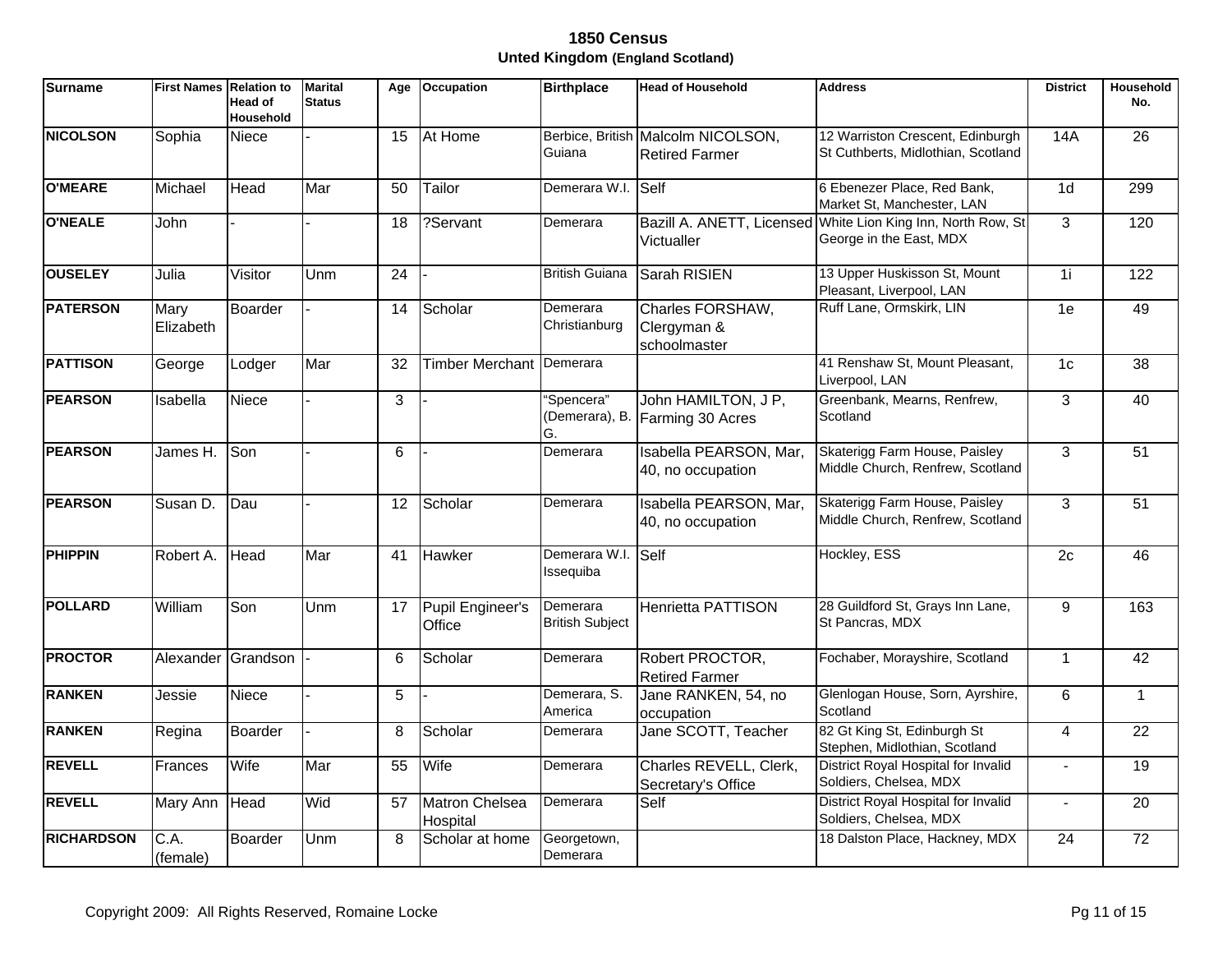| <b>Surname</b>    | <b>First Names</b> | <b>Relation to</b><br>Head of<br>Household | <b>Marital</b><br><b>Status</b> | Age             | <b>Occupation</b> | <b>Birthplace</b>             | <b>Head of Household</b>                                  | <b>Address</b>                                                                 | <b>District</b> | <b>Household</b><br>No. |
|-------------------|--------------------|--------------------------------------------|---------------------------------|-----------------|-------------------|-------------------------------|-----------------------------------------------------------|--------------------------------------------------------------------------------|-----------------|-------------------------|
| <b>RICHARDSON</b> | Catherine          | Boarder                                    | Mar                             | 45              | Gentlewoman       | <b>British Guiana</b>         |                                                           | 18 Dalston Place, Hackney, MDX                                                 | 24              | $\overline{72}$         |
| <b>RICHARDSON</b> | E.J.<br>(female)   | Boarder                                    | Unm                             | 11              | Scholar at home   | Georgetown,<br>Demerara       |                                                           | 18 Dalston Place, Hackney, MDX                                                 | $\overline{24}$ | $\overline{72}$         |
| <b>RICHARDSON</b> | Grace              | <b>Boarder</b>                             | Unm                             | 1mth l          |                   | Georgetown,<br>Demerara       |                                                           | 18 Dalston Place, Hackney, MDX                                                 | 24              | 72                      |
| <b>RICHARDSON</b> | Sophia             | Boarder                                    | Unm                             | 17              | Scholar at home   | Georgetown,<br>Demerara       |                                                           | 18 Dalston Place, Hackney, MDX                                                 | $\overline{24}$ | 72                      |
| <b>ROBERTSON</b>  | Gererd<br>Roy      | Visitor                                    | Unm                             | 33              | In a Life Office  | Demerara W.I.                 | William John LINTON,<br>Clerk, House of Commons Mary, MDX | 31 Dudley Grove, Paddington St                                                 | $\overline{2}$  | 104                     |
| <b>ROBINSON</b>   | Anne G.            | Dau                                        | Unm                             | $\overline{25}$ |                   | <b>British Guiana</b><br>W.I. | Joseph ROBINSON,<br>Major (Army) Ret                      | 7 Church St, Liscard, CHS                                                      | 2c              | $\overline{13}$         |
| <b>ROBINSON</b>   | Arabella           | Dau                                        |                                 | 12              | Scholar at home   | Demerara                      | Proprietor Wife                                           | Mary ROBINSON, Landed 4 Clarence Terrace, Castle Lawn,<br>Conchan, Isle of Man | $\overline{2a}$ | 102                     |
| <b>ROBINSON</b>   | Elizabeth          | Head                                       | Wid                             | 40              | Annuitant         | <b>British Berbice</b>        | Self                                                      | Squeen's Lodge, Ballaugh, Isle of<br>Man                                       | $\mathbf{1}$    | 91                      |
| <b>ROSS</b>       | Alexander          | Visitor                                    | Unm                             | 28              | Engineer          | Demerara W.I.                 | Lucy REZAY, Lodging<br>House Keeper                       | 7 Pitt St, Liverpool St Thomas,<br>LAN                                         | 11              | 30                      |
| <b>ROSS</b>       | Kathrine           | Dau-in-law Unm                             |                                 | 13              | Scholar at home   | <b>Berbice</b>                | William C. METCALFE,<br>Commander, RN                     | White Hall, Bridlington Rd,<br>Bridlington, YKS                                | 6f              | 56                      |
| <b>ROSS</b>       | <b>Maria</b>       | Teacher                                    |                                 | 15              | Asistant          | Demerara                      | Eleanor HERSER                                            | 4 Old Dover Road, Northfleet,<br><b>KEN</b>                                    | 1 <sub>c</sub>  | 111                     |
| <b>RUSH</b>       | Anne<br>Elizth     | Visitor                                    | Unm                             | 16              | Pupil             | Berbice, W. I.                | Thomas EDWARDS,<br>Hemp & Flax Merchant                   | 5 Triangle, South Hackney, MDX                                                 | $\overline{4}$  | 156                     |
| <b>SAMBLE</b>     | J.H.V.             | Son                                        |                                 | 10              |                   | Waakenam,<br>Esseq., B. G.    |                                                           | William SAMBLE, Teacher Grange Terrace, Wavertree, LAN                         | $\overline{2b}$ | $\overline{47}$         |
| <b>SCULLIN</b>    | William            | Son                                        | Unm                             | 13              | Scholar           | Demerara                      | Mary SCULLIN, Wid, Milk<br>Seller                         | 22 Fleet St, Liverpool St George,<br>LAN                                       | 1j              | 158                     |
| <b>SHEPARD</b>    | Alicia             | Wife                                       | Mar                             | 45              |                   | Georgetown,<br>Demerara       | Robert H. SHEPARD,<br>Merchant                            | 34 Tavistock Square, Tottenham<br>Court, St Pancras, MDX                       | 14              | $\overline{35}$         |
| <b>SHERLOCK</b>   | Adele              | Dau                                        |                                 | $\overline{4}$  |                   | <b>Berbice</b>                | Anne P. SHERLOCK,<br>mother                               | 6 Russell Terrace, Mount Pleasnt,<br>Liverpool, LAN                            | 1i              | 114                     |
| <b>SHERLOCK</b>   | Charles<br>W.      | Son                                        |                                 | 11m             |                   | <b>Berbice</b>                | Anne P. SHERLOCK,<br>mother                               | 6 Russell Terrace, Mount Pleasnt,<br>Liverpool, LAN                            | $\overline{1}$  | $\frac{114}{114}$       |
| <b>SHERLOCK</b>   | Evan M.            | Son                                        |                                 | 6               | Scholar at Home   | Berbice                       | Anne P. SHERLOCK,<br>mother                               | 6 Russell Terrace, Mount Pleasnt,<br>Liverpool, LAN                            | $\overline{1}$  | 114                     |
| <b>SHERLOCK</b>   | James B.           | Son                                        |                                 | 2               |                   | <b>Berbice</b>                | Anne P. SHERLOCK,<br>mother                               | 6 Russell Terrace, Mount Pleasnt,<br>Liverpool, LAN                            | 1i              | 114                     |
| <b>SIMMONS</b>    | Eliza              | Wife                                       | Mar                             | 42              |                   | Demerara                      | John R. SIMMONS, Com'l<br>Trav'r                          | Demontall Place, Monkton Come,<br>SOM                                          | 1 <sub>b</sub>  | 113                     |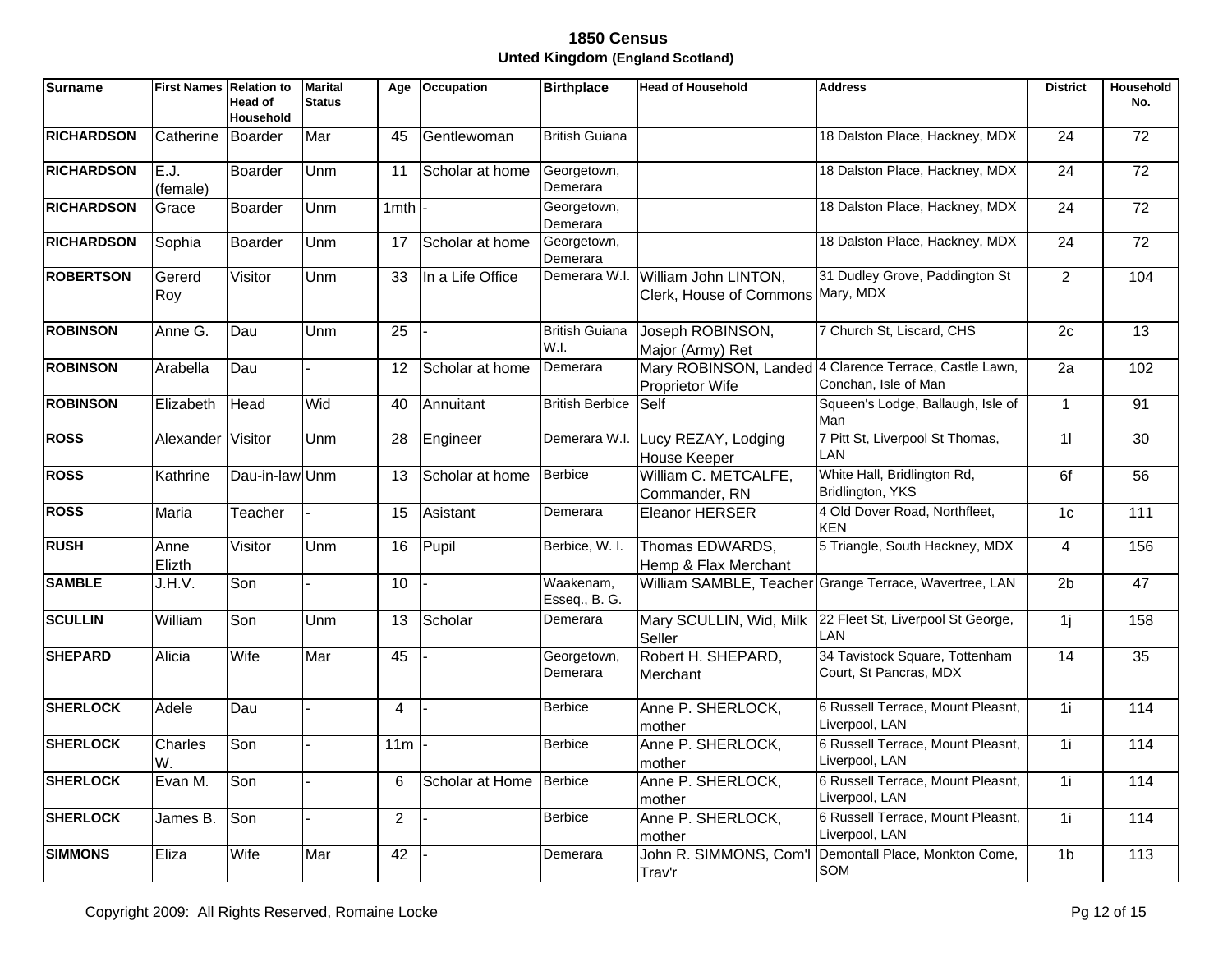| Surname          | <b>First Names Relation to</b> | Head of<br><b>Household</b> | <b>Marital</b><br><b>Status</b> | Age             | Occupation        | <b>Birthplace</b>                 | <b>Head of Household</b>                                     | <b>Address</b>                                                 | <b>District</b> | Household<br>No. |
|------------------|--------------------------------|-----------------------------|---------------------------------|-----------------|-------------------|-----------------------------------|--------------------------------------------------------------|----------------------------------------------------------------|-----------------|------------------|
| <b>SIMON</b>     | Colin                          | <b>Boarder</b>              |                                 | 11              | Scholar           | Berbice, W.I.                     | Elizabeth GARDNER,<br><b>Boarding House Keeper</b>           | 48 Lothian St, Edinburgh St<br>Cuthbets, Midlothian, Scotland  | 84              | 45               |
| <b>SIMON</b>     | Janet                          | <b>Boarder</b>              |                                 | 16              | Scholar           | Berbice, W.I.                     | Elizabeth GARDNER,<br><b>Boarding House Keeper</b>           | 48 Lothian St, Edinburgh St<br>Cuthbets, Midlothian, Scotland  | 84              | 45               |
| <b>SIMON</b>     | Robt                           | Boarder                     |                                 | 13              | Scholar           | Berbice, W.I.                     | Elizabeth GARDNER,<br>Boarding House Keeper                  | 48 Lothian St, Edinburgh St<br>Cuthbets, Midlothian, Scotland  | 84              | 45               |
| <b>SIMPSON</b>   | Jessy                          | Servant                     | Unm                             | 29              | Lady's Maid       | Demerara                          | Henrietta BEAUMONT,<br>Annuitant & Fund Holder               | Paddington St John, MDX                                        | $\mathbf 1$     | 36               |
| <b>SMITH</b>     | Agnes                          | Head                        | Unm                             | 36              | Annuitant         | Demerara W.I. Self                |                                                              | Penge, SRY                                                     | 5               | 61               |
| <b>SMITH</b>     | Antoinette                     | Sister-in-<br>law           | Mar                             | 50              |                   | Demerara                          | Charles W. SMITH,<br>Merchant, Linens, Cottons MDX<br>& Silk | 12 Willow Cottages, Islington East,                            | 41              | 83               |
| <b>SMITH</b>     | Charles                        | Nephew                      |                                 | 10 <sub>m</sub> |                   | Demerara                          | Charles W. SMITH,<br>Merchant, Linens, Cottons MDX<br>& Silk | 12 Willow Cottages, Islington East,                            | 41              | 83               |
| <b>SMITH</b>     | Edgar                          | Nephew                      |                                 | $\overline{2}$  |                   | Demerara                          | Charles W. SMITH,<br>Merchant, Linens, Cottons MDX<br>& Silk | 12 Willow Cottages, Islington East,                            | 41              | 83               |
| <b>SMITH</b>     | Elizabeth                      | Sister                      | Unm                             | 34              | Annuitant         | Demerara W.I                      | Agnes SMITH, Annuitant                                       | Penge, SRY                                                     | 5               | 61               |
| <b>SMITH</b>     | James                          | Nephew                      |                                 | $\overline{7}$  |                   | Demerara                          | Charles W. SMITH,<br>Merchant, Linens, Cottons MDX<br>& Silk | 12 Willow Cottages, Islington East,                            | 41              | 83               |
| <b>SOUTER</b>    | Clarissa                       | Visitor                     | <b>Unm</b>                      | 30              | Companion         | Demerara                          | Eliza BARRY, Annuitant                                       | 111 Chaple St, May Fair, St<br>George Hanover Square, MDX      | 12              | $\overline{17}$  |
| <b>SPENCER</b>   | Jane                           | Servant                     | Unm                             | 39              | House Keeper      | <b>British Guiana</b>             | Mary BLOUNT, Fund<br>Holder                                  | 8 Stamford Hill, Stoke Newington,<br><b>MDX</b>                | 6               | 39               |
| <b>STAPLES</b>   | Sophia S.                      | Visitor                     | Unm                             | $\overline{23}$ |                   | <b>British Guiana</b>             | James Hill ALBANY,<br><b>Landed Proprietor</b>               | 4 St Georges Place, Belgrave, St<br>George Hanover Square, MDX | 1a              | $\overline{32}$  |
| <b>STAUNTON</b>  | Thomas<br>R.                   | Visitor                     | Unm                             | 33              | Clerk to a Draper | Demerara W.I.                     | Jane NEEDHAM, Dress<br><b>Maker</b>                          | 13 Cromer St, Grays Inn Lane, St<br>Pancras, MDX               | 5               | 46               |
| <b>STEELE</b>    | Edward                         | Boarder                     | Unm                             | 15              | Scholar           | Demerara<br><b>British Guiana</b> | John FEARON, C of E<br>Clergyman                             | Liverpool Road, North Meols, LAN                               | 1 <sub>b</sub>  | 246              |
| <b>STEELE</b>    | Mathew                         | Boarder                     | Unm                             | 12              | Scholar           | Demerara<br><b>British Guiana</b> | John FEARON, C of E<br>Clergyman                             | Liverpool Road, North Meols, LAN                               | 1 <sub>b</sub>  | 246              |
| <b>STINGARDE</b> | Emma                           | Scholar                     |                                 | 16              | Scholar           | Demerara, S<br>Amer               | Susan SCOTT,<br>Governess                                    | Penge, SRY                                                     | 5               | 58               |
| <b>STUCHBURY</b> | Sidney                         | Pupil                       |                                 | 10              | Scholar           | George Town<br>Demerara           | Richard WARTON,<br>Schoolmaster                              | 9 & 10 Queen Square, Bristol St<br>Nicholas, GLO               | 1a              | 112              |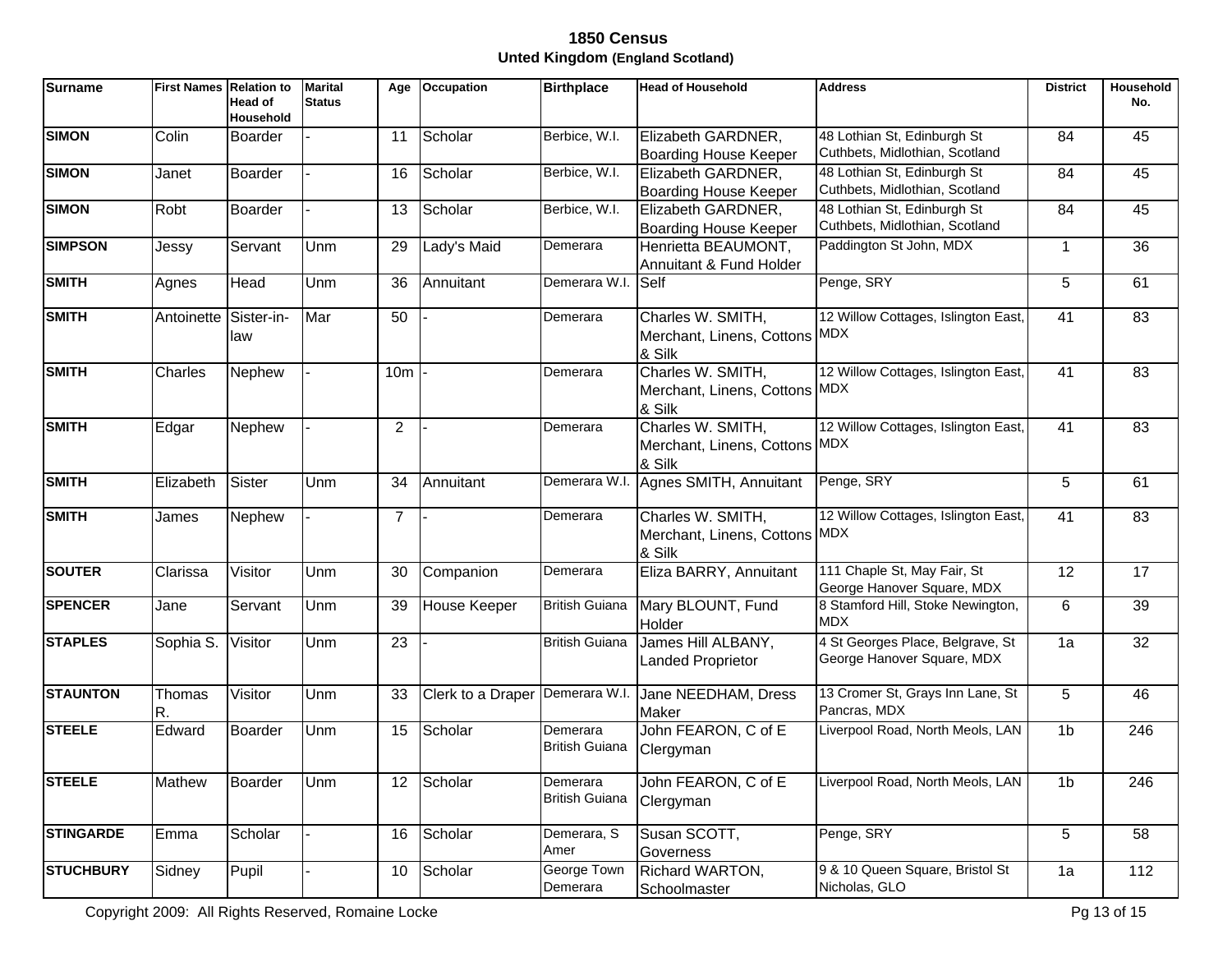| <b>Surname</b>  | <b>First Names Relation to</b> | <b>Head of</b><br><b>Household</b> | <b>Marital</b><br><b>Status</b> | Age             | <b>Occupation</b>                             | <b>Birthplace</b>                 | <b>Head of Household</b>                                                | <b>Address</b>                                           | <b>District</b> | Household<br>No. |
|-----------------|--------------------------------|------------------------------------|---------------------------------|-----------------|-----------------------------------------------|-----------------------------------|-------------------------------------------------------------------------|----------------------------------------------------------|-----------------|------------------|
| <b>TERRILL</b>  | Elizabeth                      | Wife                               | Mar                             | 38              |                                               | Demerara                          | <b>William Edward TERRILL</b><br>Com'l Trav'r, b. Tabago                | Spencer St, Everton, LAN                                 | 1 <sub>t</sub>  | 29               |
| <b>THEERONS</b> | Cornelia                       | Great-<br>niece                    |                                 | 10              | Scholar at Home                               | Demerara                          | Elizabeth THEERONS,<br>Bondholder                                       | 9 Lansdowne Crescent, Maryhill,<br>Lanark, Scotland      | $\mathbf{1}$    | $\overline{10}$  |
| <b>THIEROUS</b> | John C.                        | Lodger                             | Unm                             | 24              | B.A. Oriel Coll,<br>Oxford                    | Demerara B.G.                     | Mary Ann SOUTHEY,<br>Seaman's wife                                      | 23 Hobart St, East Stonehouse,<br><b>DEV</b>             | $\overline{1h}$ | $\overline{28}$  |
| <b>THOMPSON</b> | Mary                           | Wife                               | Mar                             | $\overline{29}$ |                                               | Berbice, W.I.                     | Joseph Miles<br>THOMPSON, Wine &<br><b>Spirit Merchant</b>              | Spencer St, Everton, LAN                                 | $\overline{1}$  | 14               |
| <b>TINNE</b>    | John                           | Head                               | Mar                             | 43              | Deputy Lieut &<br>Justice of Peace<br>for LAN | Demerara                          | <b>SELF</b>                                                             | Oakland Buildings, Garston, LAN                          | 4 <sub>b</sub>  | $45 - 6$         |
| <b>TREGEAR</b>  | Catherine<br>G.                | Visitor                            | Wid                             | 46              | Annuitant                                     | Demerara                          | <b>Frances GILBERT</b>                                                  | Warland Cottage, Nail Mill, Totnes,<br><b>DEV</b>        | $\overline{2f}$ | 58               |
| <b>TUCKER</b>   | Alice                          | Dau                                | Unm                             | 11              | Scholar at home                               | <b>British Guiana</b>             | John TUCKER, Perpetual<br>Curate                                        | Lanwith, Gwennap, CON                                    | 2q              | 18               |
| <b>TUCKER</b>   | Amelia                         | Dau                                | <b>Unm</b>                      | 18              | Governess at<br>home                          | <b>British Guiana</b>             | John TUCKER, Perpetual<br>Curate                                        | Lanwith, Gwennap, CON                                    | 2q              | $\overline{18}$  |
| <b>TUCKER</b>   | Eliza                          | Dau                                | Unm                             | 11              | Scholar at home                               | <b>British Guiana</b>             | John TUCKER, Perpetual<br>Curate                                        | Lanwith, Gwennap, CON                                    | 2q              | 18               |
| <b>TUCKER</b>   | George                         | Son                                | Unm                             | 13              | Scholar at home                               | <b>British Guiana</b>             | John TUCKER, Perpetual<br>Curate                                        | Lanwith, Gwennap, CON                                    | 2q              | 18               |
| <b>TUCKER</b>   | Mary                           | Dau                                | Unm                             | 21              | Governess at<br>home                          | <b>British Guiana</b>             | John TUCKER, Perpetual<br>Curate                                        | Lanwith, Gwennap, CON                                    | 2q              | 18               |
| <b>TUCKETT</b>  | Rebecca<br>А.                  | Wife                               | Mar                             | 33              | Helpmeet                                      | Demerara                          | Elias R. TUCKETT,<br>Minister of the Baptist<br>Chapel                  | Baptist Lane, Kingsbridge, DEV                           | 1a              | 130              |
| <b>UNWIN</b>    | Sarah T.                       | Wife                               | Mar                             | $\overline{28}$ |                                               | Demerara<br><b>British Guiana</b> | Samuel H. UNWIN,<br>Clergyman, Head of<br>Missionary Children's<br>Home | 13, 14 & 15 Milson Square,<br><b>Islington West, MDX</b> | $\overline{7}$  | $\overline{14}$  |
| <b>VIRET</b>    | Alicia<br>Caroline             | Dau                                | Unm                             | 25              |                                               |                                   | Demerara B.G. Bridget VIRET, Annuitant                                  | South Lane, Nether Stowey, SOM                           | 3               | 46               |
| <b>VIRET</b>    | <b>Bridget</b>                 | Head                               | Wid                             | 57              | Annuitant                                     | Demerara B.G. Self                |                                                                         | South Lane, Nether Stowey, SOM                           | 3               | 46               |
| <b>VIRET</b>    | Edward<br>Mark                 | Son                                | Unm                             | 20              |                                               |                                   | Demerara B.G. Bridget VIRET, Annuitant                                  | South Lane, Nether Stowey, SOM                           | 3               | 46               |
| <b>VIRET</b>    | William<br>Leach               | Son                                | <b>Unm</b>                      | 30              | Attorney                                      |                                   | Demerara B.G. Bridget VIRET, Annuitant                                  | South Lane, Nether Stowey, SOM                           | 3               | 46               |